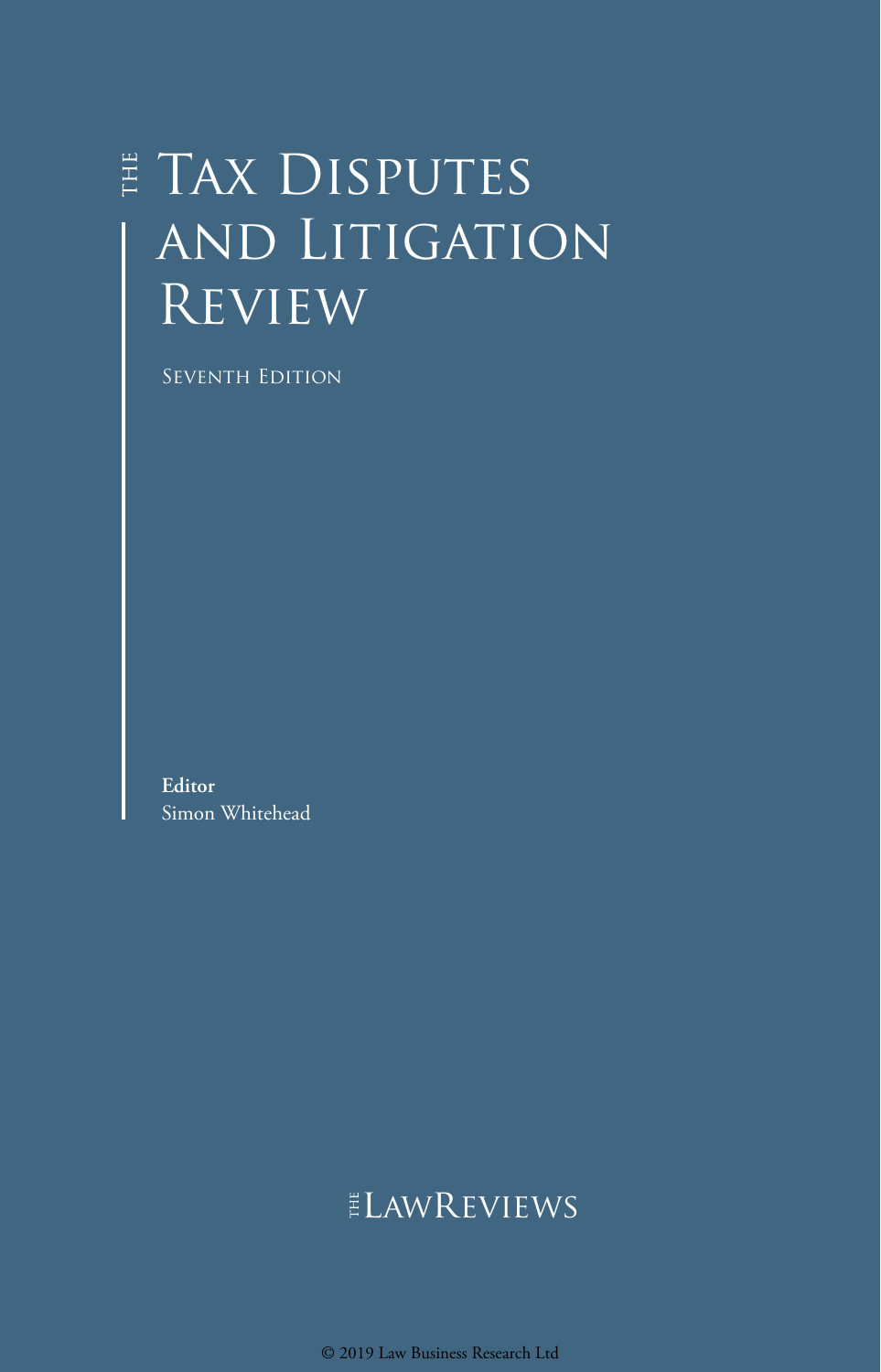# E TAX DISPUTES and Litigation **REVIEW**

Seventh Edition

Reproduced with permission from Law Business Research Ltd This article was first published in February 2019 For further information please contact Nick.Barette@thelawreviews.co.uk

**Editor** Simon Whitehead

# ELAWREVIEWS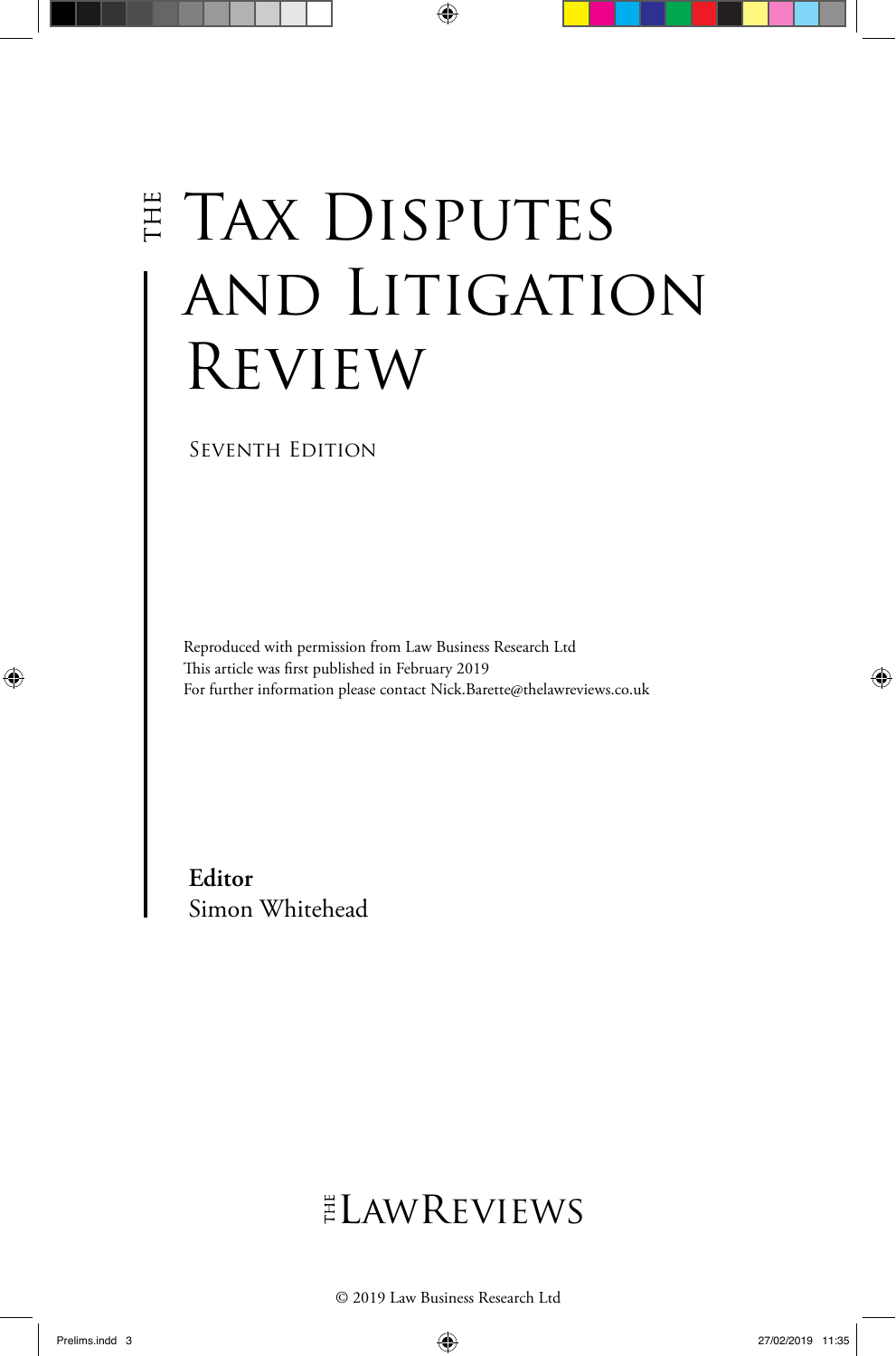#### PUBLISHER Tom Barnes

#### SENIOR BUSINESS DEVELOPMENT MANAGER Nick Barette

BUSINESS DEVELOPMENT MANAGER Joel Woods

SENIOR ACCOUNT MANAGERS Pere Aspinall, Jack Bagnall

ACCOUNT MANAGERS Sophie Emberson, Katie Hodgetts

PRODUCT MARKETING EXECUTIVE Rebecca Mogridge

> RESEARCH LEAD Kieran Hansen

EDITORIAL COORDINATOR Tommy Lawson

HEAD OF PRODUCTION Adam Myers

PRODUCTION EDITOR Caroline Herbert

> SUBEDITOR Simon Tyrie

CHIEF EXECUTIVE OFFICER Paul Howarth

Published in the United Kingdom by Law Business Research Ltd, London 87 Lancaster Road, London, W11 1QQ, UK © 2019 Law Business Research Ltd www.TheLawReviews.co.uk

No photocopying: copyright licences do not apply.

The information provided in this publication is general and may not apply in a specific situation, nor does it necessarily represent the views of authors' firms or their clients. Legal advice should always be sought before taking any legal action based on the information provided. The publishers accept no responsibility for any acts or omissions contained herein. Although the information provided is accurate as of February 2019, be advised that this is a developing area. Enquiries concerning reproduction should be sent to Law Business Research, at the address above.

> Enquiries concerning editorial content should be directed to the Publisher – tom.barnes@lbresearch.com

> > ISBN 978-1-83862-007-3

Printed in Great Britain by Encompass Print Solutions, Derbyshire Tel: 0844 2480 112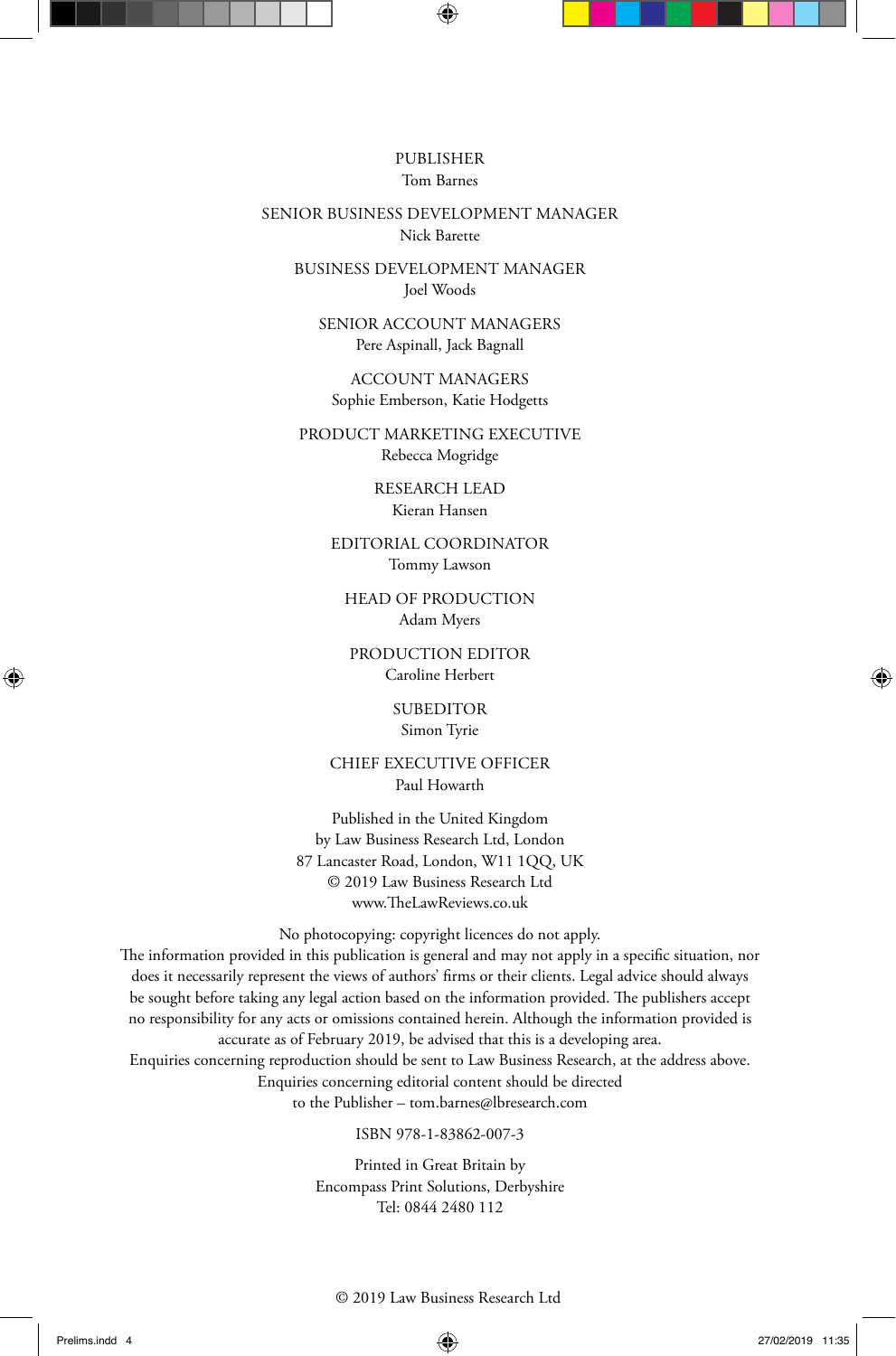# ACKNOWLEDGEMENTS

The publisher acknowledges and thanks the following for their assistance throughout the preparation of this book:

#### BPV HÜGEL RECHTSANWÄLTE GMBH

#### CREEL, GARCÍA-CUÉLLAR, AIZA Y ENRÍQUEZ, SC

#### **CUATRECASAS**

#### DDTC CONSULTING

#### FLICK GOCKE SCHAUMBURG

#### GORRISSEN FEDERSPIEL

#### GUZMÁN ARIZA, ATTORNEYS AT LAW

#### JOSEPH HAGE AARONSON LLP

#### KPMG LAW ADVOKATFIRMA AS

#### LEE HISHAMMUDDIN ALLEN & GLEDHILL

#### LENZ & STAEHELIN

#### LEWIN & WILLS

#### LOYENS & LOEFF

#### MACHADO, MEYER, SENDACZ E OPICE ADVOGADOS

#### MAISTO E ASSOCIATI

#### MASON HAYES & CURRAN

#### NORTON ROSE FULBRIGHT CANADA LLP

#### OLD SOUTH BRITISH CHAMBERS

#### PHILIPPE DEROUIN

#### PWC LEGAL

#### SOŁTYSIŃSKI KAWECKI & SZLĘZAK

#### STAVROPOULOS & PARTNERS LAW OFFICE

#### STREAMSOWERS & KÖHN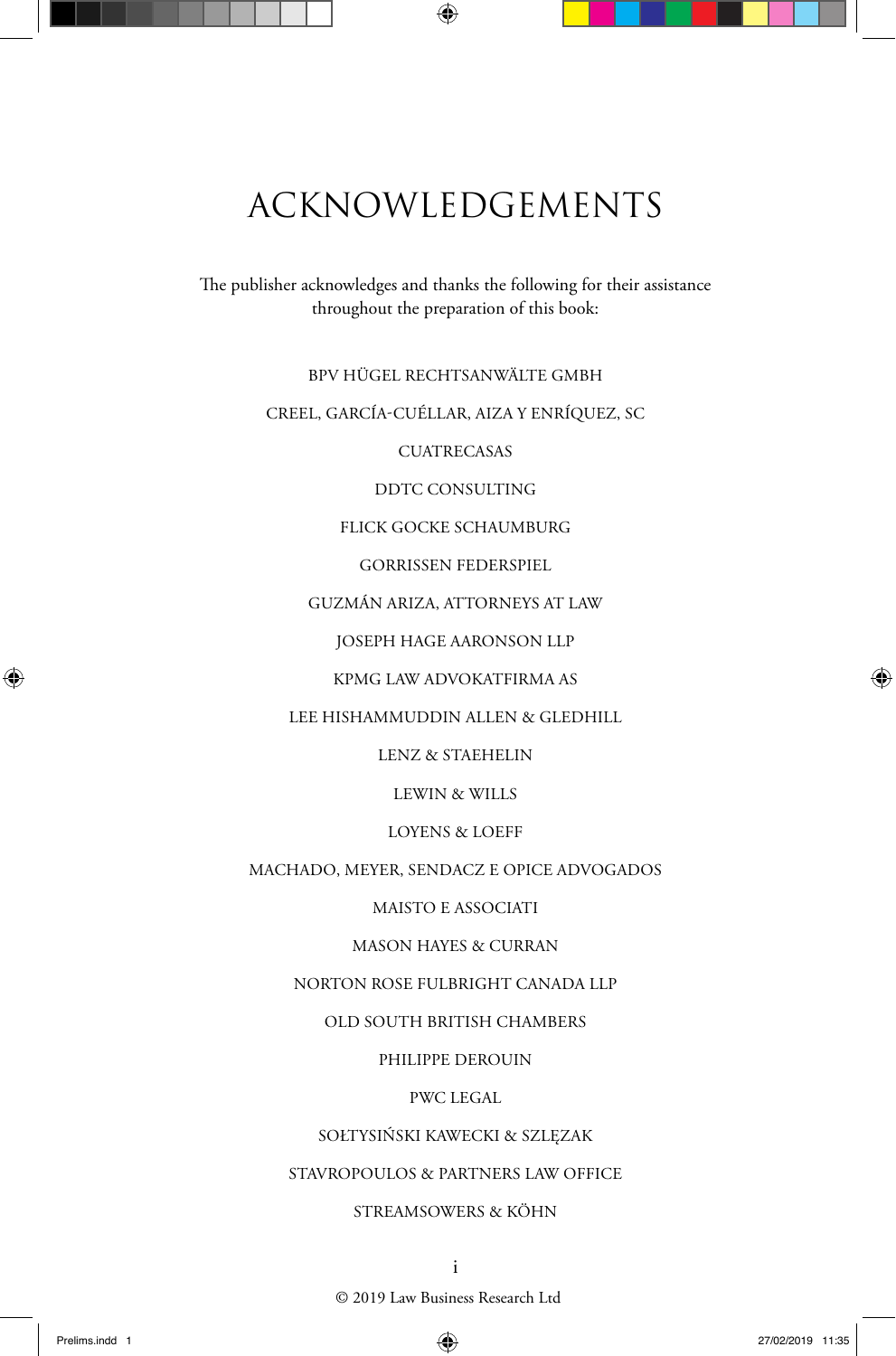TMI ASSOCIATES VAN CAMPEN LIEM WASELIUS & WIST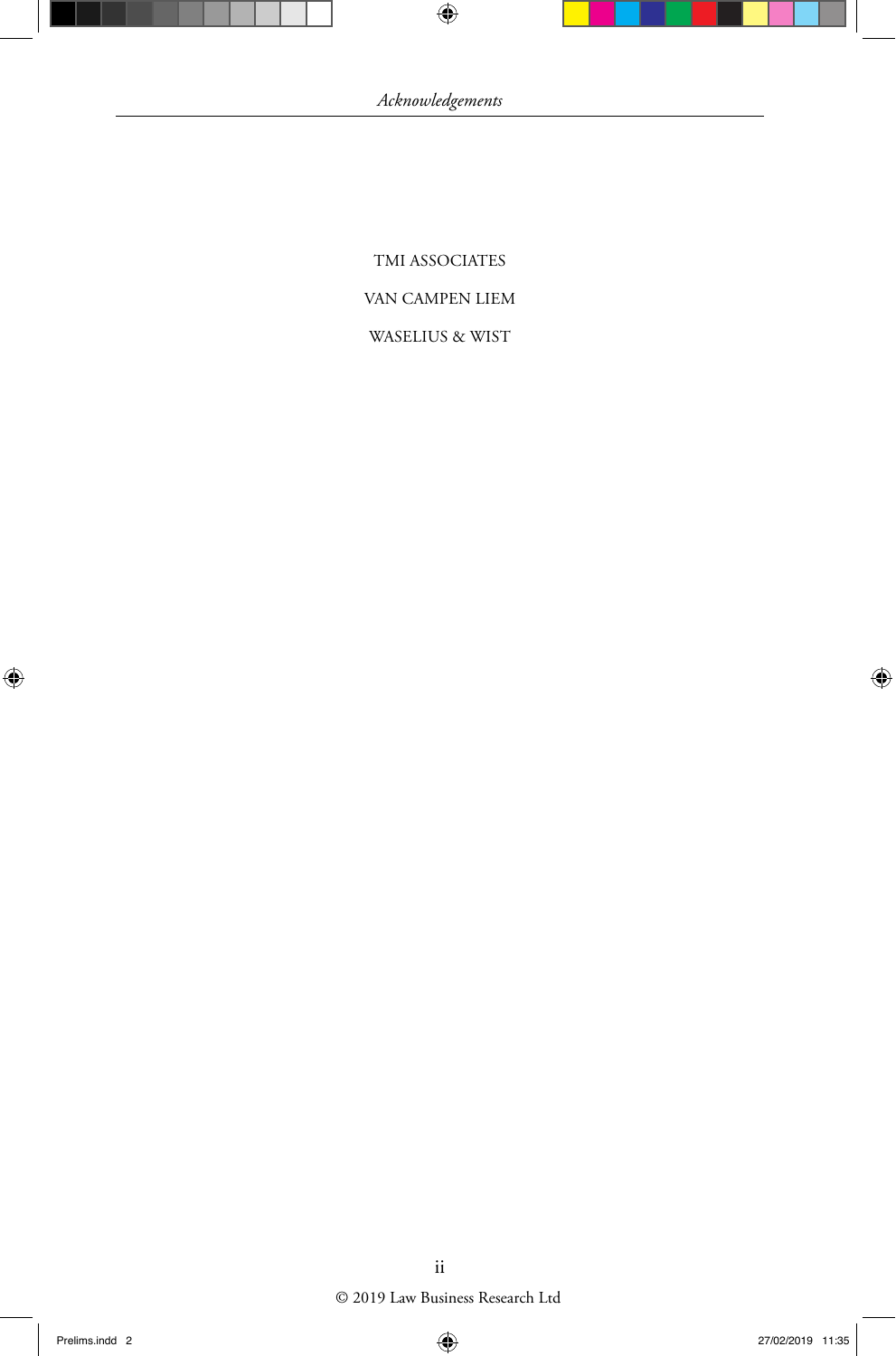# CONTENTS

| Simon Whitehead |                                                          |  |
|-----------------|----------------------------------------------------------|--|
| Chapter 1       |                                                          |  |
|                 | Paul Farmer                                              |  |
| Chapter 2       |                                                          |  |
|                 | Gerald Schachner, Kornelia Wittmann and Nicolas D Wolski |  |
| Chapter 3       |                                                          |  |
|                 | Caroline P Docclo                                        |  |
| Chapter 4       |                                                          |  |
|                 | Daniella Zagari and Maria Eugênia Doin Vieira            |  |
| Chapter 5       |                                                          |  |
|                 | Dominic C Belley                                         |  |
| Chapter 6       |                                                          |  |
|                 | Adrián Rodríguez P                                       |  |
| Chapter 7       |                                                          |  |
|                 | Jakob Skaadstrup Andersen                                |  |
| Chapter 8       |                                                          |  |
|                 | Christoph Sieger and Fabio J Guzmán Ariza                |  |
| Chapter 9       |                                                          |  |
|                 | Jouni Weckström                                          |  |
| Chapter 10      |                                                          |  |
|                 | Philippe Derouin                                         |  |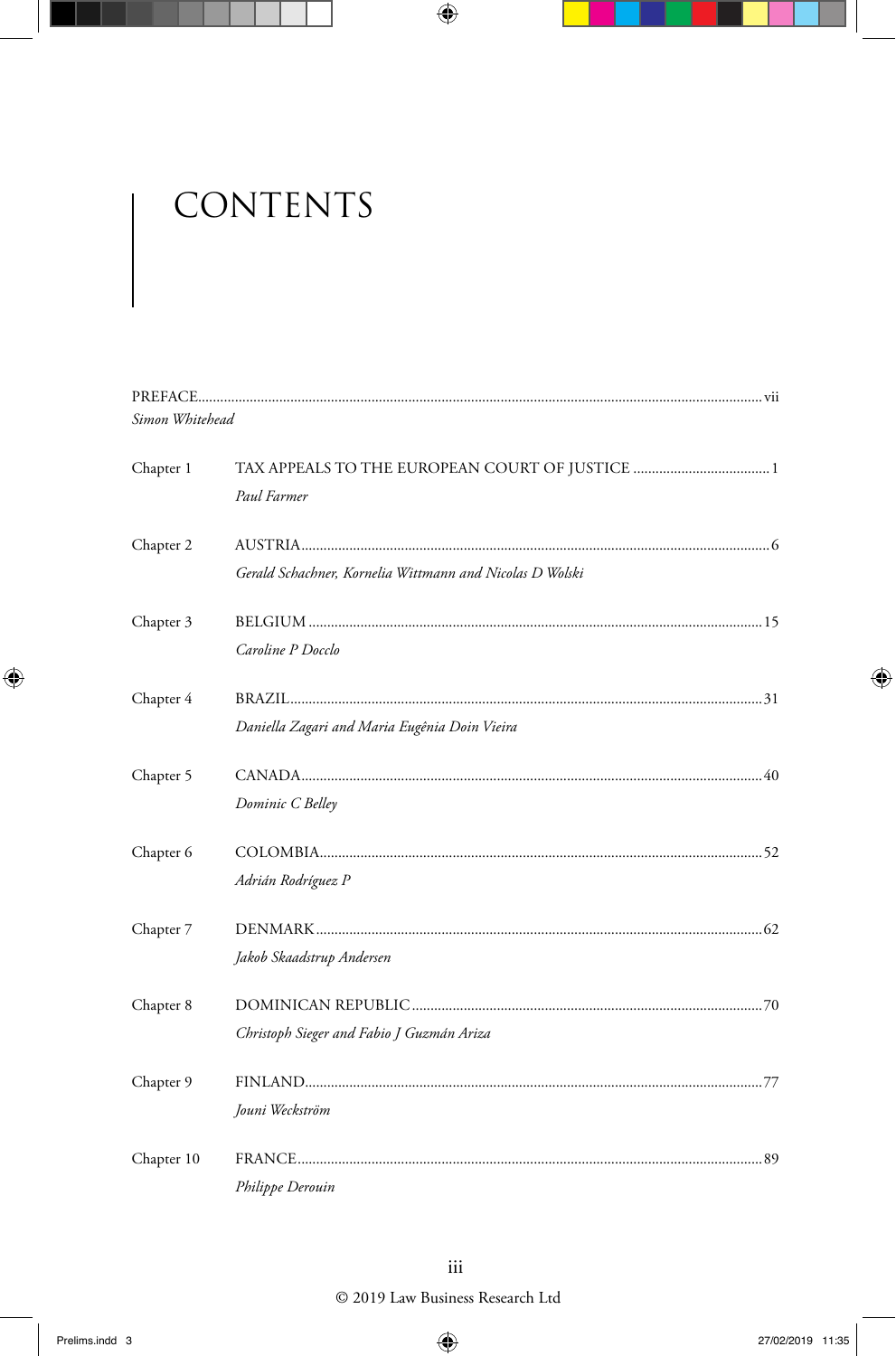| Chapter 11 |                                                                       |     |
|------------|-----------------------------------------------------------------------|-----|
|            | Axel Cordewener and Michael Hendricks                                 |     |
| Chapter 12 |                                                                       |     |
|            | Ioannis Stavropoulos                                                  |     |
| Chapter 13 |                                                                       |     |
|            | David Hamzah Damian and Ganda Christian Tobing                        |     |
| Chapter 14 |                                                                       |     |
|            | John Gulliver, Maura Dineen and Niamh Keogh                           |     |
| Chapter 15 |                                                                       |     |
|            | Guglielmo Maisto                                                      |     |
| Chapter 16 |                                                                       |     |
|            | Masakazu Iwakura and Hiroyuki Yoshioka                                |     |
| Chapter 17 |                                                                       |     |
|            | D P Naban, S Saravana Kumar and Chris Toh Pei Roo                     |     |
| Chapter 18 |                                                                       |     |
|            | Luis Vázquez                                                          |     |
| Chapter 19 |                                                                       |     |
|            | Paul Kraan                                                            |     |
| Chapter 20 |                                                                       |     |
|            | Geoffrey Clews                                                        |     |
| Chapter 21 |                                                                       |     |
|            | Etigwe Uwa, Adeyinka Aderemi, Eberechi May Okoh and Munachiso Michael |     |
| Chapter 22 |                                                                       | 250 |
|            | Thor Leegaard                                                         |     |
| Chapter 23 |                                                                       |     |
|            | Sławomir Łuczak and Karolina Gotfryd                                  |     |
| Chapter 24 |                                                                       |     |
|            | Diogo Ortigão Ramos and Pedro Vidal Matos                             |     |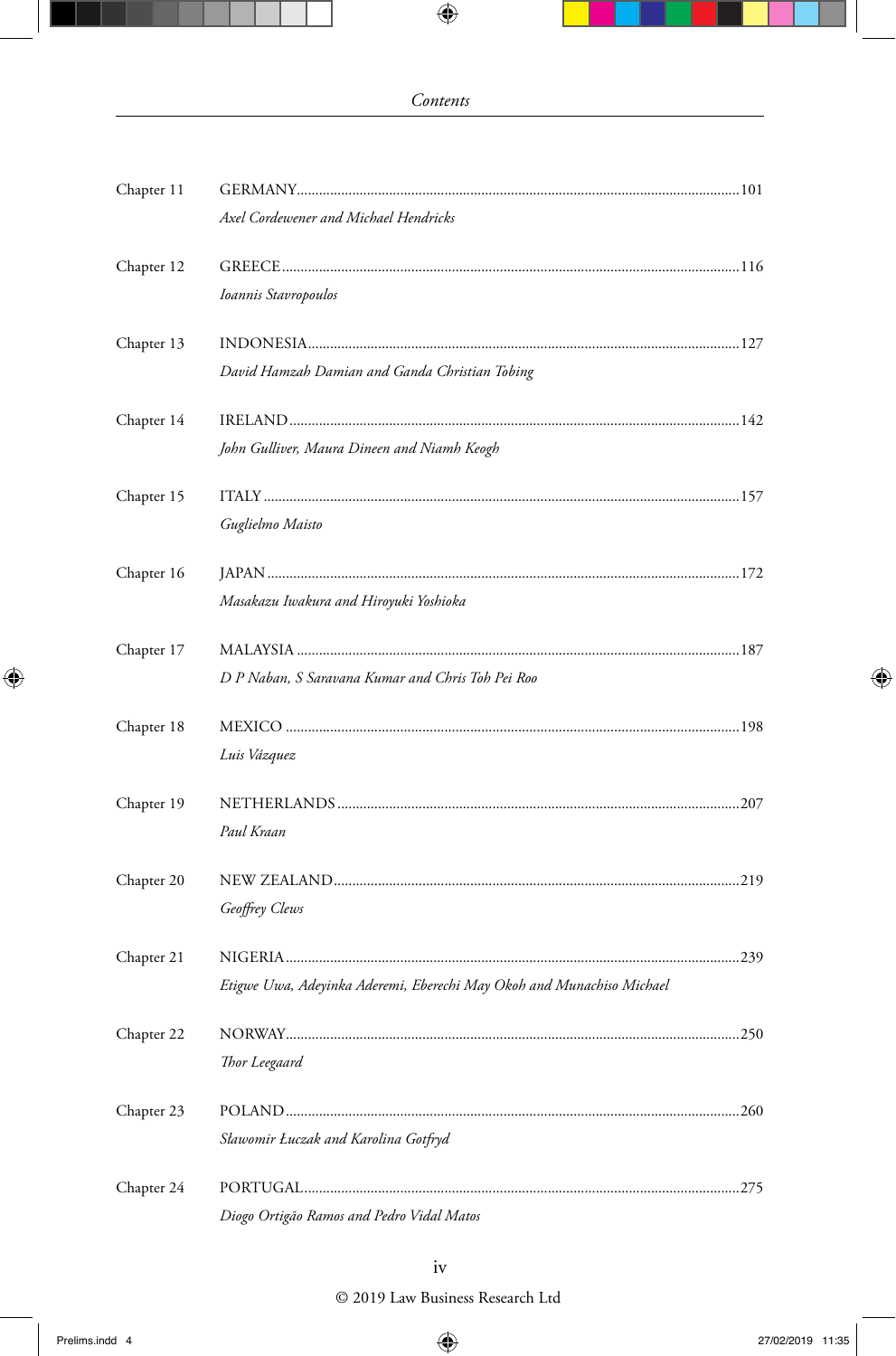| Chapter 25 |                                      |  |
|------------|--------------------------------------|--|
|            | Yana Proskurina and Maria Mikhaylova |  |
| Chapter 26 | Iean-Blaise Eckert                   |  |
| Chapter 27 | Simon Whitehead                      |  |
| Appendix 1 |                                      |  |
| Appendix 2 |                                      |  |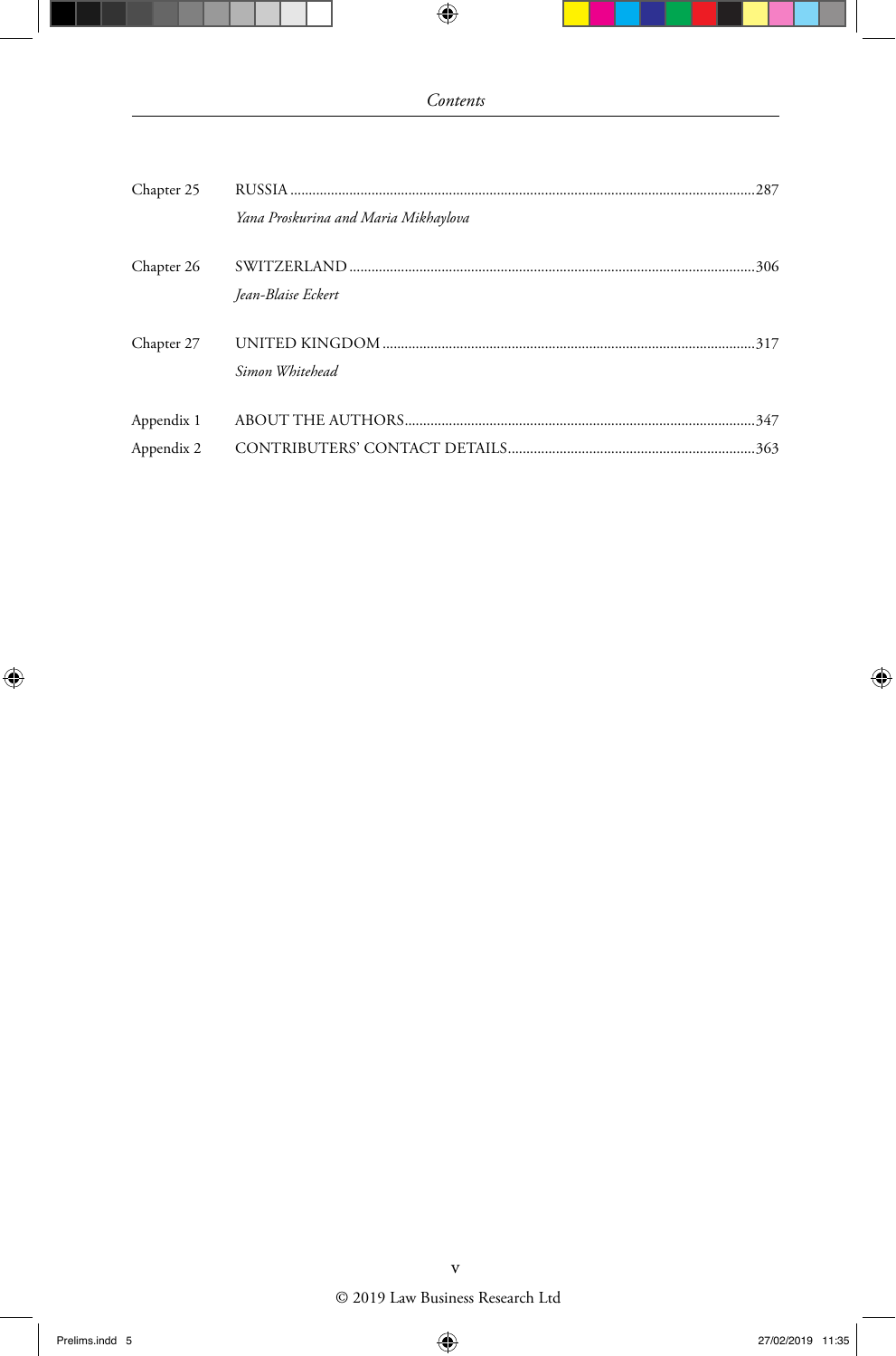# PREFACE

The objective of this book is to provide tax professionals involved in disputes with revenue authorities in multiple jurisdictions with an outline of the principal issues arising in those jurisdictions. In this, the seventh edition, we have continued to add to the key jurisdictions where disputes are likely to occur for multinational businesses.

Each chapter provides an overview of the procedural rules that govern tax appeals and highlights the pitfalls of which taxpayers need to be most aware. Aspects that are particularly relevant to multinationals, such as transfer pricing, are also considered. In particular, we have asked the authors to address an area where we have always found worrying and subtle variations in approach between courts in different jurisdictions, namely the differing ways in which double tax conventions can be interpreted and applied.

The idea behind this book commenced in 2013 with the general increase in litigation as tax authorities in a number of jurisdictions took a more aggressive approach to the collection of tax, in response, no doubt, to political pressure to address tax avoidance. In the United Kingdom alone we have seen the tax authority vested with broad new powers not only of disclosure but even to require tax to be paid in advance of any determination by a court that it is due. The provisions empower the revenue authority, an administrative body, to compel payment of a sum, the subject of a genuine dispute, without any form of judicial control or appeal.

Over the past year, the focus on perceived cross-border abuses has continued with European Commission decisions against past tax rulings in Belgium, Ireland and Luxembourg, and the BEPS Project reaching a crescendo in the announcement of a 'diverted profits tax' to impose an additional tax in the United Kingdom when it is felt that a multinational is subject to too little corporation tax even in an EU context and a digital services tax in the United Kingdom introducing provisions that appear in principle to pre-empt the Commission's action in the area. The general targeting of cross-border tax avoidance now has European legislation behind it with the passage last year of the second Anti-Tax Avoidance Directive. The absence of much previous European legislation in direct tax has always been put down to the need for unanimity and the way in which Member States closely guard their taxing rights. The relatively speedy passage of this legislation (the Parent–Subsidiary Directive before it took some 10 years to pass) and its restriction of attractive tax regimes indicates the general political disrepute with which such practices are now viewed.

These are, perhaps, extreme examples, reflective of the parliamentary cycle, yet a general toughening of stance seems to be felt. In that light, this book provides an overview of each jurisdiction's anti-avoidance rules and any alternative mechanisms for resolving tax disputes, such as mediation, arbitration or restitution claims.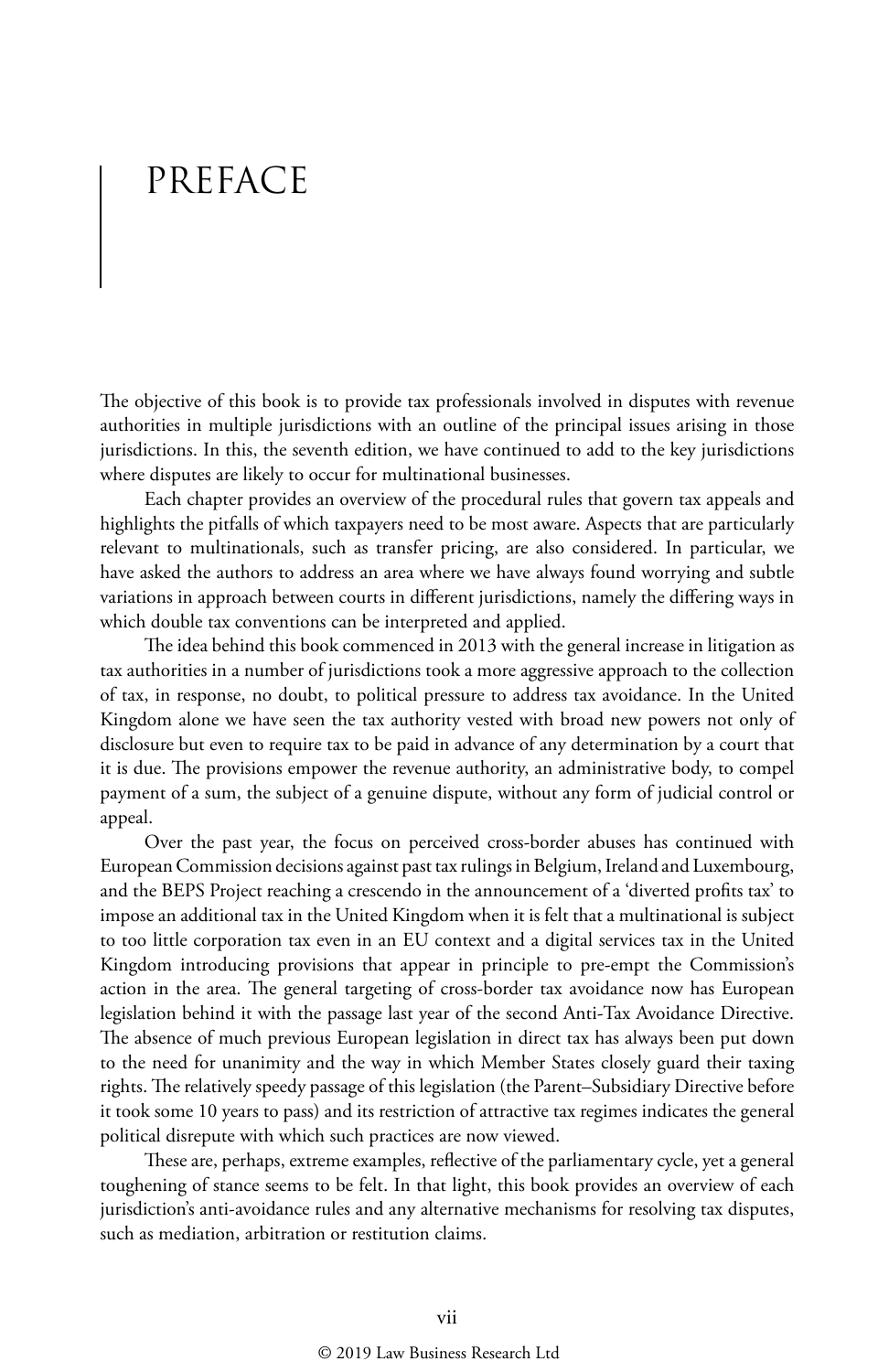We have attempted to give readers a flavour of the tax litigation landscape in each jurisdiction. The authors have looked to the future and have summarised the policies and approaches of the revenue authorities regarding contentious matters, addressing important questions such as how long cases take and situations in which some form of settlement might be available.

We have been lucky to obtain contributions from the leading tax litigation practitioners in their jurisdictions. Many of the authors are members of the EU Tax Group, a collection of independent law firms, of which we are a member, involved particularly in challenges to the compatibility of national tax laws with EU and EEA rights. We hope that you will find this book informative and useful.

Finally, I would like to acknowledge the hard work of my colleague Joseph Irwin in the editing and compilation of this book.

#### **Simon Whitehead**

Joseph Hage Aaronson LLP London February 2019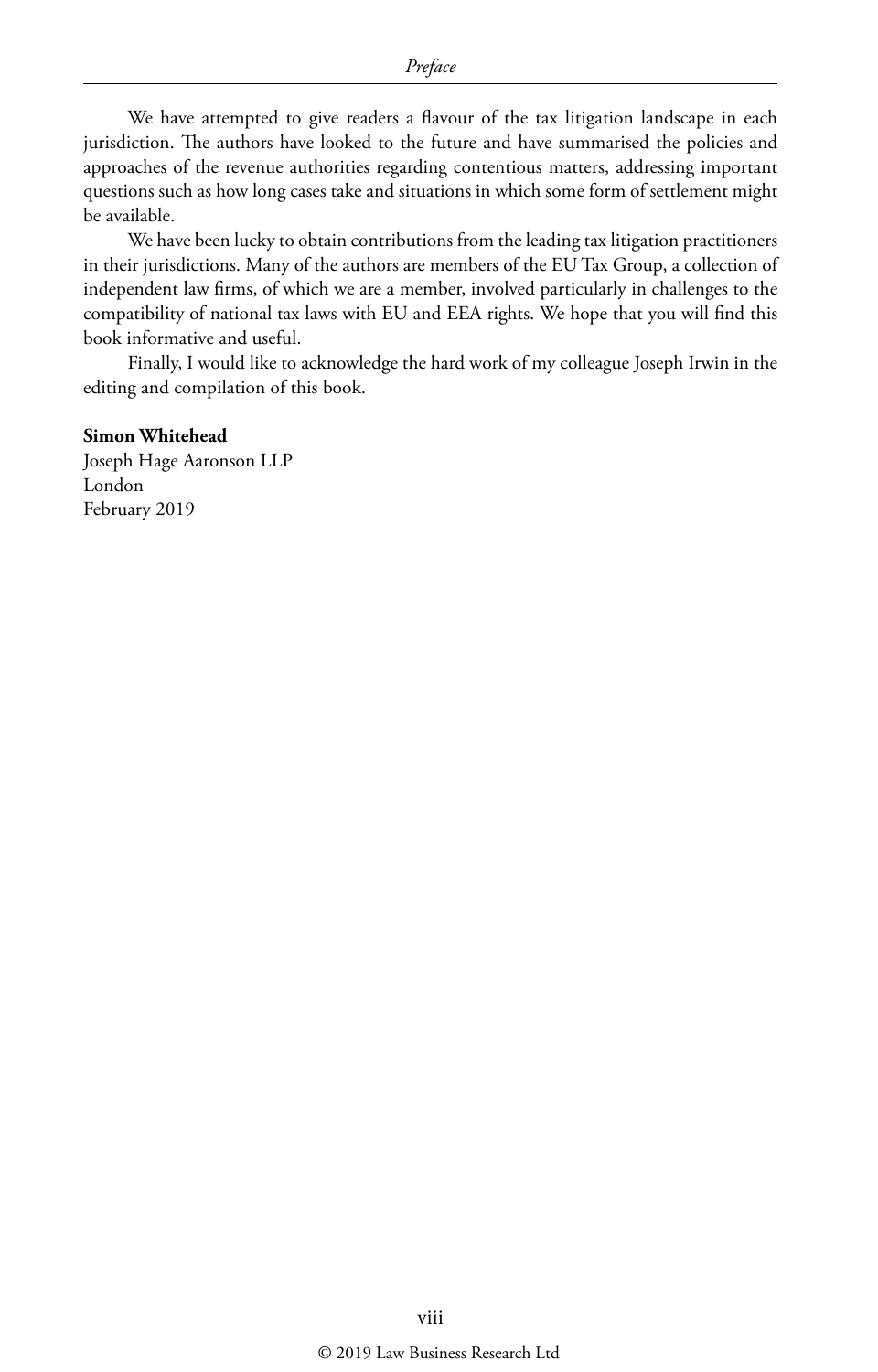**Chapter 17**

### MALAYSIA

*D P Naban, S Saravana Kumar and Chris Toh Pei Roo*<sup>1</sup>

#### **I INTRODUCTION**

Compared to its counterparts in neighbouring jurisdictions, the Malaysian Inland Revenue Board (IRB) has arguably adopted a more aggressive approach in recent years. While the Singaporean contributor to this publication described the Inland Revenue Authority of Singapore (IRAS) as 'generally conservative and risk-averse' last year,<sup>2</sup> the IRB is known, by contrast, for its tendency to issue strongly worded statements in the Malaysian press. Among others, the IRB has defended criticisms of its alleged high-handed tactics (described by some quarters as 'tax terrorism') on grounds of promoting efficiency and increasing revenue collection.3

Perhaps not uncoincidentally, tax disputes are strongly litigated in the country, with statistics presented by the IRB at the National Tax Conference in June 2018 showing a balance of 915 cases that have yet to be resolved in the Malaysian courts. On the one hand, the continued capability of the courts to efficiently hear and decide the ever-increasing number of tax disputes remains a valid concern. On the other hand, the healthy appetite for litigation in Malaysian taxpayers may perhaps be reflective of a renewed confidence in the judiciary's ability and impartiality in providing long-due clarification in areas of tax law where genuine disagreement and uncertainty exists.

Cases of interest from the past year are outlined below.

#### **i High Court**

The following decisions were rendered by the Kuala Lumpur High Court (KLHC) in the past year:

- *a* a landmark decision upholding the imposition of safeguard duties by the Ministry of International Trade and Industry in the steel sector;<sup>4</sup>
- *b* reinforcing the trite principle that double taxation agreement provisions shall prevail over that of the Income Tax Act 1967 (ITA);<sup>5</sup>

<sup>1</sup> D P Naban is a senior partner, S Saravana Kumar is a partner and Chris Toh Pei Roo is an associate at Lee Hishammuddin Allen & Gledhill.

<sup>2</sup> https://thelawreviews.co.uk/edition/the-tax-disputes-and-litigation-review-edition-6/1167738/singapore.

<sup>3</sup> https://themalaysianreserve.com/2017/11/17/govt-defends-irbs-aggressive-approach/.

<sup>4</sup> *The Steel Wire Association of Malaysia v. The Ministry of International Trade and Industry and others* (Judicial Review Application No. WA-25-157-06/2017).

<sup>5</sup> *Orange Rederiet Aps v. Ketua Pengarah Hasil Dalam Negeri* (Judicial Review Application No. WA-25-75-03/2017).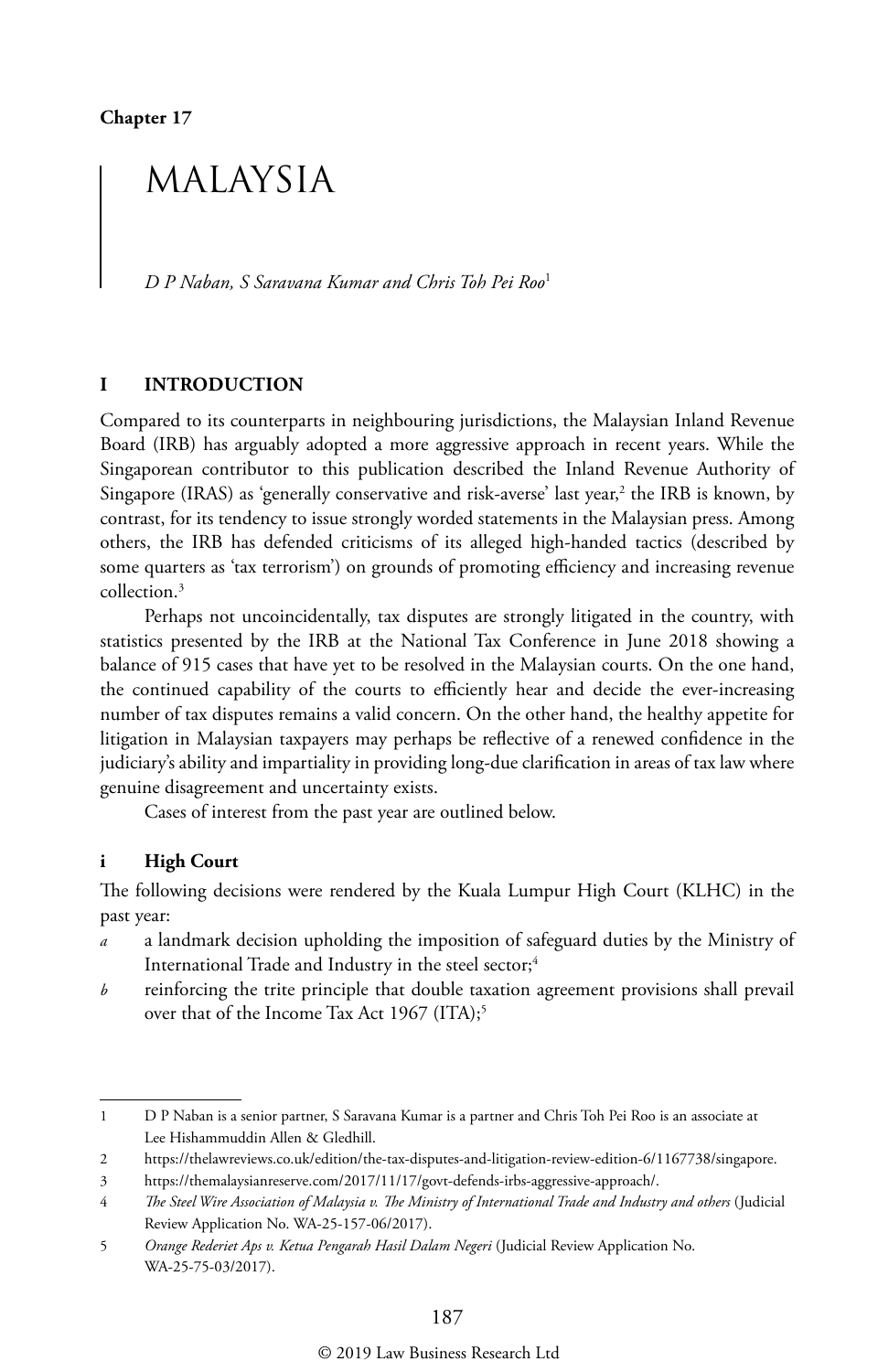- $c$  that Section 127(3A) is an enabling provision which does not allow the Minister to take away an entitlement to tax incentive of a taxpayer;<sup>6</sup>
- *d* that an advance ruling by the IRB under Section 138B ITA amounts to a decision amenable to judicial review. In this case, the KLHC allowed the taxpayer's judicial review application on the grounds that the advance ruling had been tainted with illegality;7 and
- *e* that the ITA cannot be used by the IRB as an instrument to fish for information on the clients of law firms.8

#### **ii Court of Appeal**

The Court of Appeal (COA) allowed the taxpayer's appeal and held that taxpayers who have relied on the IRB's stance as contained in public rulings issued under Section 138A(1) ITA cannot be precluded from obtaining relief in respect of errors or mistakes under Section  $131(4)$  ITA.<sup>9</sup>

The COA upheld the KLHC's granting of a stay of the civil recovery proceedings commenced by the government of Malaysia against the taxpayer pending the taxpayer's appeal to the Special Commissioners of Income Tax (SCIT).10

The COA agreed with the taxpayer's preliminary objection that an order by the High Court for the production of notes of proceedings from the SCIT is not an appealable decision under Section 67 of the Courts of Judicature Act 1964 (CJA).<sup>11</sup>

Although a softer approach in tax collection has been indicated under the new regime, $12$ the pressing need for revenue will undoubtedly influence the IRB's stance and policy in the coming year.

#### **II COMMENCING DISPUTES**

#### **i Income tax**

#### *The self-assessment system*

The self-assessment system has been implemented in Malaysia since 2001 for companies and since 2004 for businesses, partnerships, cooperatives and salaried individuals. Under the previous official assessment system, taxpayers would be assessed on income tax under the ITA by the IRB pursuant to the tax returns they filed. By contrast, taxpayers under the self-assessment system would file their tax returns based on computations of their own tax liability, resulting in deemed assessments and payment of taxes accordingly.

To ensure compliance and to avoid tax leakages under the self-assessment system, the IRB is equipped with wide powers by the ITA. Among others, Sections 78 to 81 of the ITA

<sup>6</sup> *Foxconn Technology Malaysia Sdn Bhd v. Ketua Pengarah Hasil Dalam Negeri* (Appeal No. WA-14-11-09/2018).

<sup>7</sup> *IBM Malaysia Sdn Bhd v. Ketua Pengarah Hasil Dalam Negeri* [2018] 1 LNS 1010.

<sup>8</sup> *Bar Malaysia v. Ketua Pengarah Hasil Dalam Negeri* [2018] 4 CLJ 635.

<sup>9</sup> *Rapid Growth Technology Sdn Bhd v. Ketua Pengarah Hasil Dalam Negeri* (Appeal No. P-01(A)-234-07/2017).

<sup>10</sup> *Kerajaan Malaysia v. Berjaya Times Square Sdn Bhd* (Appeal No. W-01(IM)(NCVC)-148-04/2017).

<sup>11</sup> *Ketua Pengarah Hasil Dalam Negeri v. Idaman Pelita Sdn Bhd* (Appeal No. W-01(IM)-62-03/2016).

<sup>12</sup> http://www.theedgemarkets.com/article/tax-collection-target-challenge-now-no-more-rough-house-tacticssays-minister.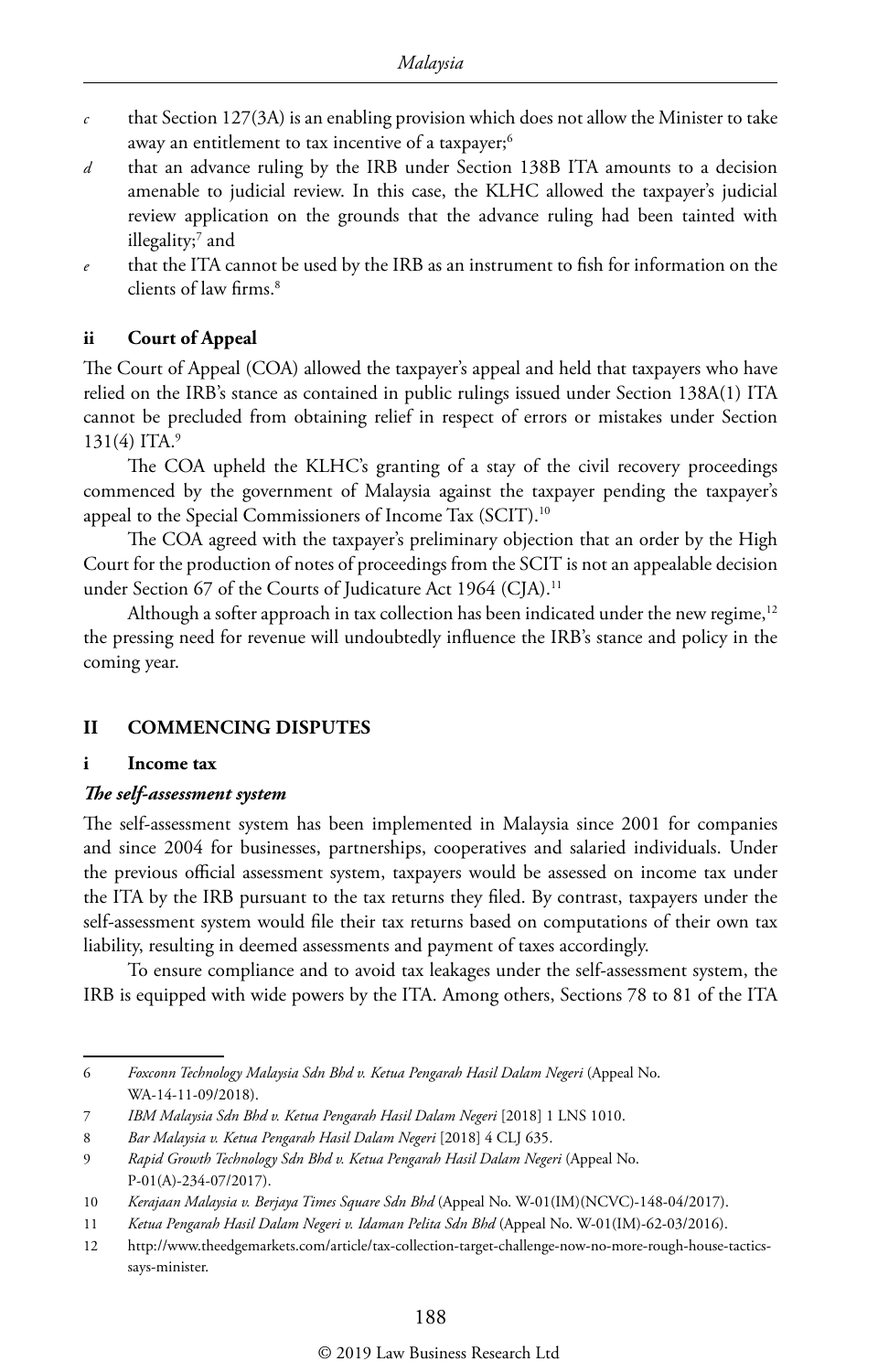grant the Director General of Inland Revenue (DGIR) the power to call for specific returns and production of books, bank account statements, access to buildings and documents, and for all such information that may be relevant. Armed with such powers, audits are carried out by the IRB on a post-assessment basis, including desk audits (from the IRB's office) and field audits (at the taxpayer's premises with prior notice).

Preliminary findings letters are issued to taxpayers, who will usually be afforded a chance to respond to any issues raised. Audits are concluded with a final audit findings letter pursuant to which taxpayers can choose to sign a letter of acknowledgment of the IRB's position and to pay. Where taxpayers decline to do so, notices of assessment (Form J) or notices of additional assessment (Form JA) will be issued in respect of such taxes alleged to have been underpaid. Section 91 ITA only allows assessments to be raised within a period of five years after a year of assessment (YA), except in circumstances of fraud, wilful default or negligence. In practice, time-barred assessments are common as the IRB appears to adopt the view that negligence exists where taxpayers' tax treatment differs from their own.

#### *Disputing assessments*

There are two ways for taxpayers to dispute tax assessments by the IRB: they may appeal to the Special Commissioners of Income Tax (SCIT) or undergo judicial review.

#### *SCIT appeal*

A taxpayer aggrieved by an assessment raised against him or her can file a notice of appeal (Form Q) to the SCIT together with the grounds of the appeal within 30 days from the date of service of the assessment upon him or her. Upon receipt of the Form Q, the DGIR has a 12-month review period during which dispute resolution proceedings will be conducted to explore the possibility of an amicable settlement. Such proceedings can result in an agreement under Section 101(2) between the DGIR and the taxpayer on the proper amount of taxes payable.

If no agreement is reached during the review period, the Form Q will be forwarded to the SCIT for registration of the appeal. Case management will be conducted, during which directions are given for the filing of cause papers and for a hearing date to be fixed. Recently it has become common for hearing dates to be fixed two to three years after registration because of the large number of appeals pending. At any time before completion of the hearing, the taxpayer may arrive at an agreement for settlement with the DGIR that can be recorded before the SCIT.

Where there is no settlement, the SCIT will hear the case and give its deciding order for the assessments to be confirmed or discharged. Parties dissatisfied with a deciding order may appeal to the High Court on questions of law by requiring the SCIT to state a case for the opinion of the High Court (appeal by way of case stated). Upon hearing and determining the question of law in such an appeal, the High Court may, *inter alia*, order such assessments to be confirmed, discharged or amended. Parties dissatisfied with the High Court's decision have a further right of appeal to the Court of Appeal. A taxpayer cannot appeal to the Federal Court for a matter originating at the SCIT.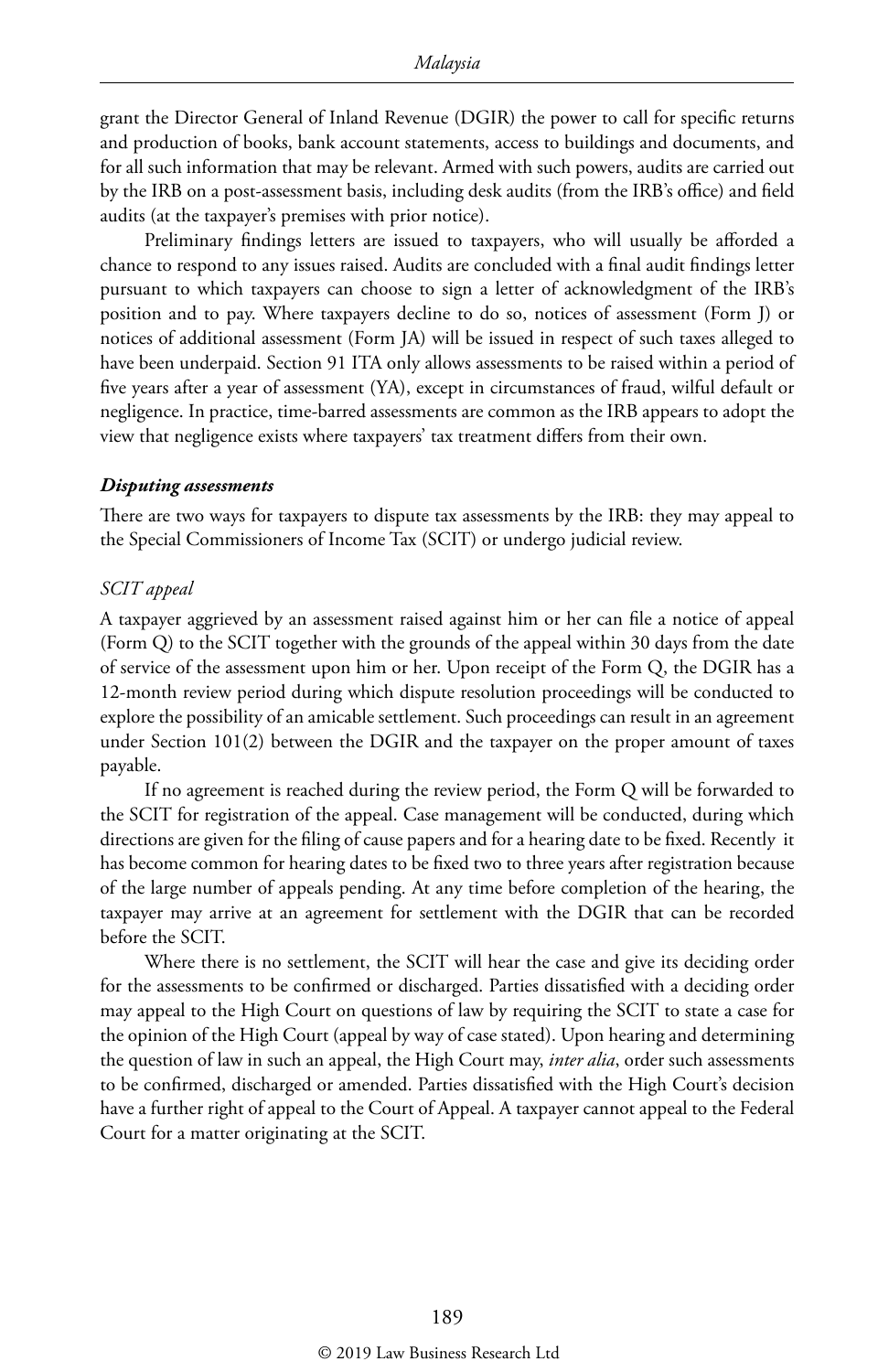#### *Judicial review*

Under certain circumstances, a taxpayer may also file a judicial review application at the High Court<sup>13</sup> to challenge a tax assessment.

Taxpayers cannot commence judicial review as of right but must first obtain leave of the court to so. The threshold for leave to be granted is ordinarily low and will be satisfied where it is proven that the application is not frivolous. Even where an alternative remedy exists in the form of an SCIT appeal, the courts have held that taxpayers would not be barred from judicial review so long as exceptional circumstances are proven. The three categories of exceptional circumstances are a clear lack of jurisdiction, blatant failure to perform some statutory duty and a serious breach of the principles of natural justice.<sup>14</sup> Decisions of the High Court in judicial review proceedings are appealable to the Federal Court.

Judicial review is especially apt where the dispute involves questions of law as opposed to factual disputes, which should be resolved by the SCIT as the tribunal of fact. Judicial sentiment on the role of judicial review in challenging abuses of power is perhaps best reflected in the Federal Court's recent pronouncement in the landmark case of *Indira Gandhi* that 'the boundaries of the exercise of powers conferred by legislation is solely for the determination by the courts' and that 'if an exercise of power under a statute exceeds the four corners of that statute, it would be *ultra vires* and a court of law must be able to hold it as such'.15

However, the courts have also dismissed judicial review applications where it was held that exceptional circumstances did not exist.<sup>16</sup> Taxpayers intending to pursue judicial review should thus obtain legal advice at the earliest opportunity to evaluate whether this is suitable.

#### *Stay or payment*

Once an assessment is raised, taxes are ordinarily due and payable whether or not an appeal is made.17 Payment have to be made within 30 days of service of the notice of assessment upon the taxpayer, failing which the amount of taxes unpaid shall be increased by an amount of 10 per cent.18 Where taxes have been increased under Section 103(5) ITA, a further increase of 5 per cent of any amount of taxes remaining will be made after the expiry of 60 days from the date of such increase.<sup>19</sup>

Unlike the High Court, the SCIT does not have the power to grant a stay of the effect of tax assessments raised by the IRB. Where payment has not been made and the courts have not granted a stay, the government of Malaysia may commence civil recovery proceedings against the taxpayer to seek recovery of such taxes as a debt due to the government.<sup>20</sup>

However, taxpayers may still be able to obtain a stay of the civil recovery proceedings if special circumstances can be proven. The courts have held that Sections 103 and 106 ITA

<sup>13</sup> Order 53, Rules of Court 2012 (ROC 2012).

<sup>14</sup> *Government of Malaysia & Anor v. Jagdis Singh* [1987] CLJ (Rep) 110.

<sup>15</sup> *Indira Gandhi a/p Mutho v. Pengarah Jabatan Agama Islam Perak and others* [2018] 1 MLJ 545.

<sup>16</sup> *Ketua Pengarah Hasil Dalam Negeri v. Mudah.My Sdn Bhd* [2017] 5 CLJ 283; *Keysight Technologies Malaysia Sdn Bhd v. Ketua Pengarah Hasil Dalam Negeri Malaysia* [2018] 1 LNS 20; *Ta Wu Realty Sdn Bhd v. Ketua Pengarah Hasil Dalam Negeri & Anor* [2008] 6 CLJ 235; *Saujana Triangle Sdn Bhd v. Ketua Pengarah Hasil Dalam Negeri* [2018] MLJU 171.

<sup>17</sup> Section 103 ITA.

<sup>18</sup> Section 103(5) ITA.

<sup>19</sup> Section 103(7) ITA.

<sup>20</sup> Section 106 ITA.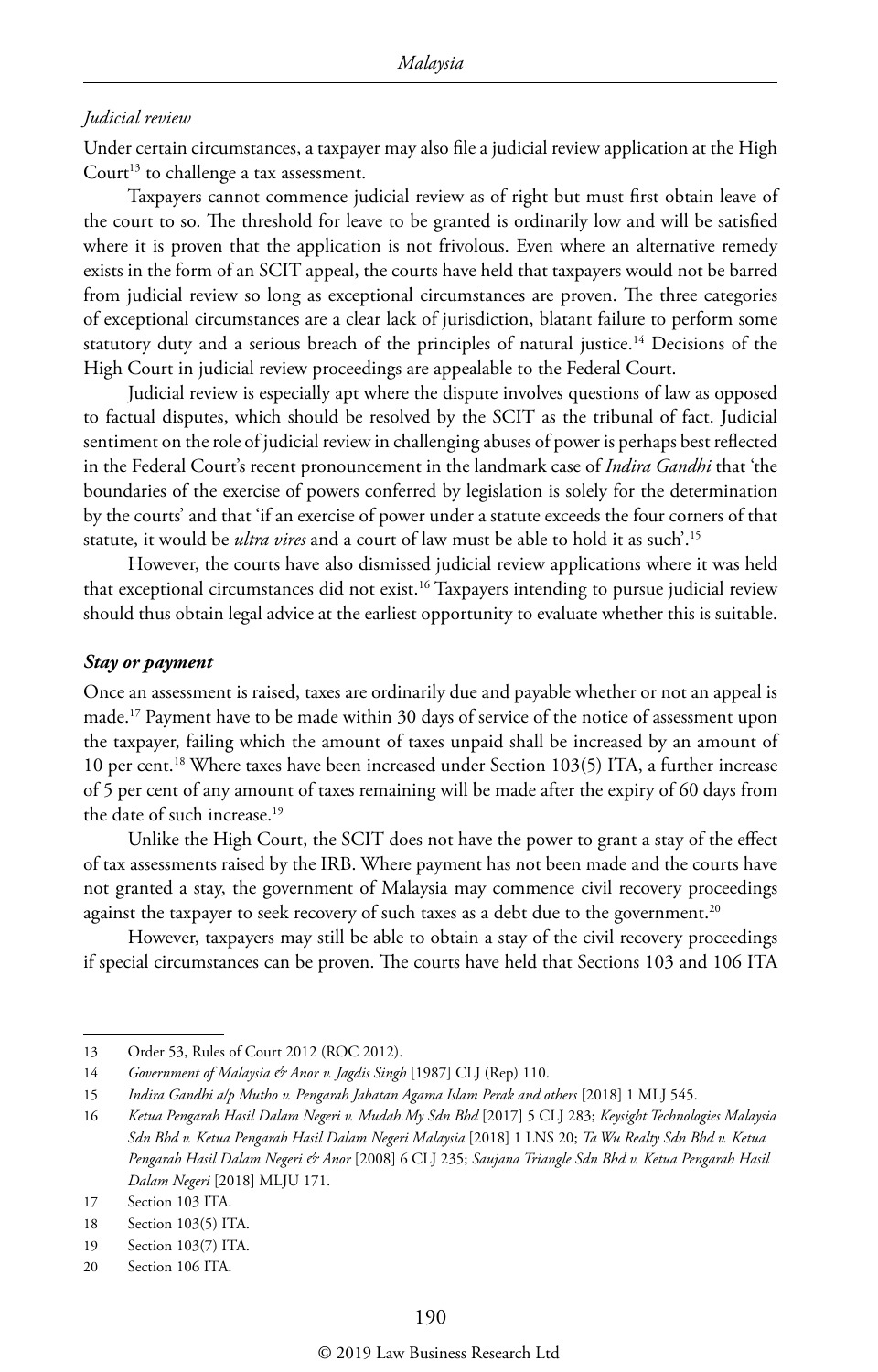do not prevent the court from exercising its inherent jurisdiction to grant a stay where special circumstances exist.21 This has recently been confirmed by the Court of Appeal in *Berjaya Times Square*. 22 The IRB has since withdrawn its motion for leave to appeal to the Federal Court.

#### **ii Goods and services tax**

The Goods and Services Tax Act 2014 (the GST Act 2014) was repealed in 2018 by the Goods and Services Tax (Repeal) Act 2018 (the GST Repeal Act 2018). This section will briefly address common issues in GST appeals since there are still such appeals pending resolution.

Under the short-lived GST regime, taxable persons must furnish returns on a monthly or quarterly basis depending on the total amount of their taxable turnover.<sup>23</sup> Where such returns have not been filed or contain incorrect information, best judgement assessments<sup>24</sup> may be issued by the Director General of Customs (DGOC) against the taxable person.

A person dissatisfied with any decision by a GST officer may make an application for review to the DGOC within 30 days upon notification of the decision.<sup>25</sup> The DGOC will aim to arrive at his decision within 60 days of receiving the application; in practice, however, decisions on such applications can generally be expected within six months.

A person dissatisfied with the DGOC's decision may file an appeal to the GST Tribunal within 30 days after the decision is communicated to him.<sup>26</sup> The hearing will be conducted before a single Tribunal member or a panel of three members, and the appellant may opt to represent himself or appoint representatives.<sup>27</sup> Decisions of the GST Tribunal can be appealed to the High Court,<sup>28</sup> which can then be further appealed to the Court of Appeal.

The authors are aware of no appeals that have been made from the GST Tribunal to the High Court in the few years that the GST Act 2014 had been in force. Since the GST Act 2014 was abolished by the GST Repeal Act 2018, pending appeals at the GST Tribunal will now be heard by the Customs Appeal Tribunal (Customs Tribunal).<sup>29</sup>

Decisions of the Customs Tribunal are deemed to be an order of a Sessions Court and are enforceable as such.<sup>30</sup> Parties dissatisfied with the Customs Tribunal's decision may appeal to the High Court on a question of law or of mixed law and fact,<sup>31</sup> and there is a further right of appeal to the Court of Appeal.

<sup>21</sup> *Kerajaan Malaysia v. Jasanusa Sdn Bhd* [1995] 2 CLJ 701; *Chong Woo Yit v. Government of Malaysia* [1989] 1 CLJ Rep 9.

<sup>22</sup> *Berjaya Times Square*, see footnote 10.

<sup>23</sup> Monthly (taxable turnover exceeding 5 million ringgit), quarterly (taxable turnover not exceeding 5 million ringgit).

<sup>24</sup> Section 43 GST Act 2014.

<sup>25</sup> Section 124 GST Act.

<sup>26</sup> Section 126 GST Act.

<sup>27</sup> Usually a GST agent or an advocate and solicitor.

<sup>28</sup> Section 148 GST Act.

<sup>29</sup> Section 5(3), GST Repeal Act 2018.

<sup>30</sup> Section 141V, Customs Act 1967 (CA 1967).

<sup>31</sup> Section 141W, CA 1967.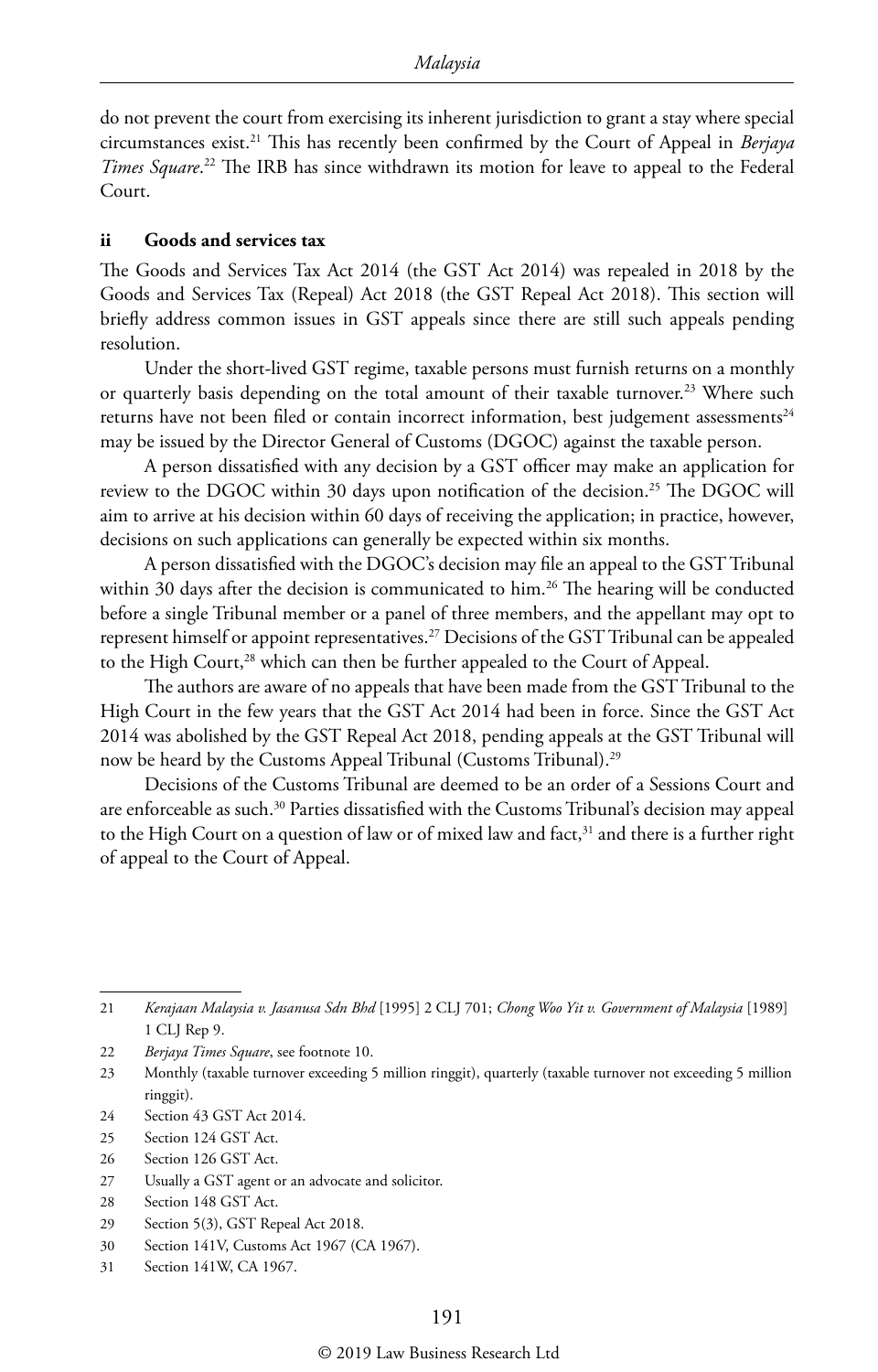#### **iii Sales and service tax**

The process for filing returns, and the raising of and appeals against assessments is similar under the Sales Tax Act 2018 and Service Tax Act 2018 regimes.

Taxable persons must file their returns by the last day of the month following the end of the taxable period to which the return relates.<sup>32</sup> Where such returns have not been furnished or contain incomplete or incorrect information, or where a taxable person has failed to apply to be registered as such, best judgement assessments may be raised by the DGOC against him or her.<sup>33</sup>

A person aggrieved by the DGOC's decision may make an application for review to the DGOC within 30 days after being notified of such decision. The DGOC will then review his decision and aim to decide on the application within 60 days after receiving it.<sup>34</sup> In practice, however, applicants may have to wait up to six months for the DGOC's decision.

The DGOC's decision on an application for review may be appealed to the Customs Appeal Tribunal in writing within 30 days after the decision is communicated to the taxable person. The legal effect of the Customs Tribunal's decision, and the appeal process, have been discussed in Section II.ii.

#### **III THE COURTS AND TRIBUNALS**

#### **i The Special Commissioners of Income Tax (SCIT)**

The SCIT is an institution created by the ITA 1967, which prescribes for a minimum of three Commissioners. Appointment of the Commissioners is by the Yang di-Pertuan Agong (the Ruler) and their tenure, remuneration and allowance are as determined by the Minister of Finance (MoF).35 The procedure for hearings at the SCIT and their powers are stipulated under Schedule 5 of the ITA 1967.

SCIT appeals are heard before a panel of three Commissioners, with at least one having judicial or other legal experience. Two or more appeals may be heard concurrently, and taxpayers may be represented by either an advocate or tax agent or both during the hearing. Subject to the ITA, the SCIT are also statutorily empowered to regulate their own procedure. Where not otherwise provided for, the procedure and practice at the subordinate court or the High Court are to be adopted and applied with the necessary modifications.<sup>36</sup>

Practical and institutional improvements to the SCIT have been contemplated in recent months. Among others, the SCIT's independence have been questioned considering that the tenure and remuneration of the Commissioners are determiend by the same MoF who oversees the running of the IRB. Further, the limited number of SCIT Commissioners have also appeared to struggle with the increasing volume of tax appeals in recent years.

#### **ii GST Appeal Tribunal**

The hearing of GST appeals pending at the now-defunct GST Tribunal have been taken over by the Customs Tribunal.

<sup>32</sup> Section 26, Sales Tax Act 2018; Section 26, Service Tax Act 2018.

<sup>33</sup> Section 27, Sales Tax Act 2018; Section 27, Service Tax Act 2018.

<sup>34</sup> Section 96, Sales Tax Act 2018; Section 81 Service Tax Act 2018.

<sup>35</sup> Section 98, ITA 1967.

<sup>36</sup> Paragraph 42A, Schedule 5 ITA 1967.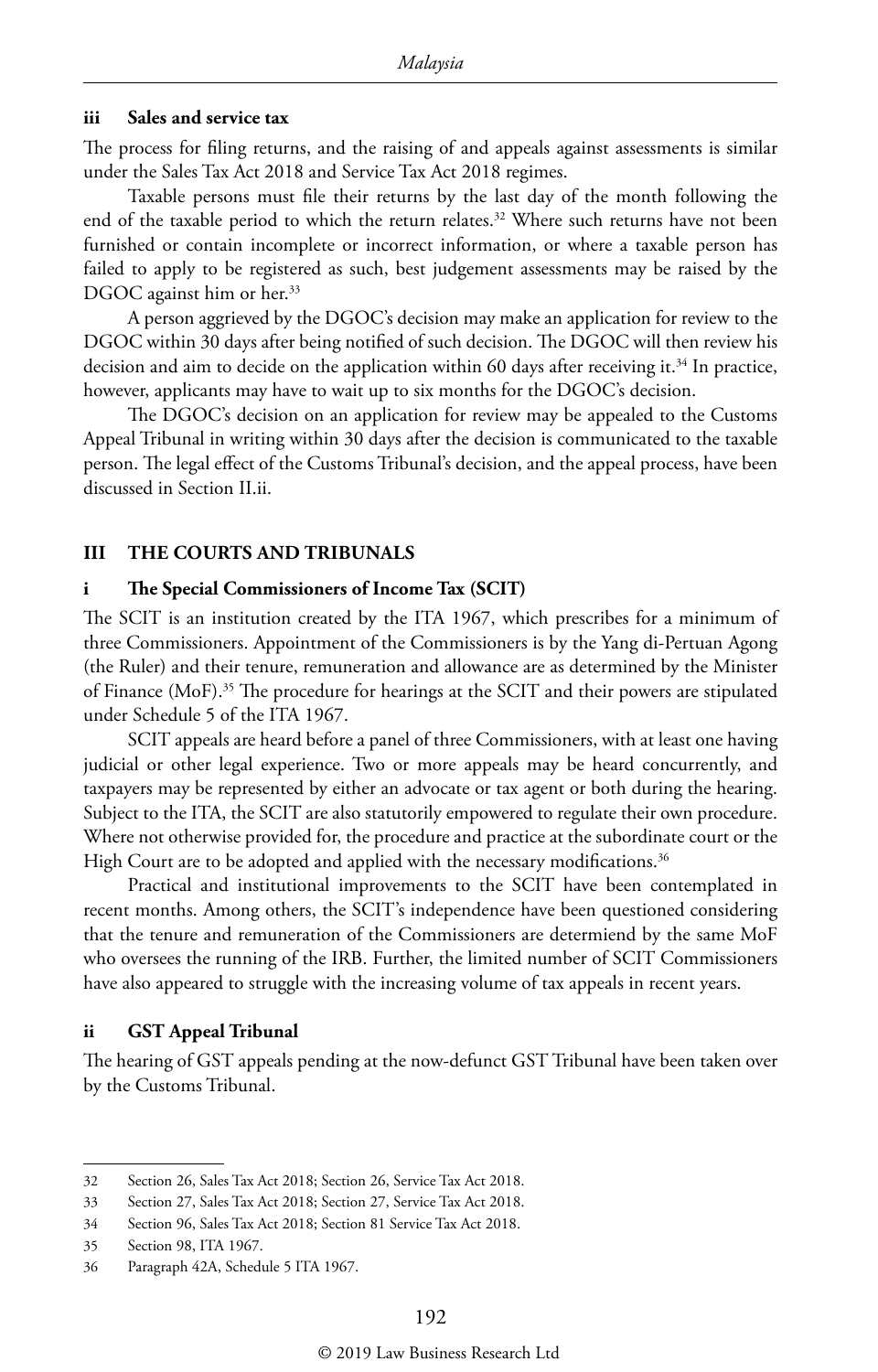#### **iii Customs Appeal Tribunal**

The Customs Tribunal was created by the CA 1967.<sup>37</sup> The appointment of the chairman and a maximum of two deputy chairmen from members of the Judicial and Legal Service is prescribed, together with a minimum of seven other members deemed to have sufficient knowledge of experience in customs or taxation matters. Tribunal members are appointed by the MoF, who also determines the terms, conditions and remuneration of the appointment.<sup>38</sup>

Tribunal hearings are heard before a panel of three members, but may be heard before a single Tribunal member where deemed fit by the chairman in the interests of expediency and efficiency. Where a Tribunal appeal has been lodged, the same issues cannot be raised between the same parties in another court<sup>39</sup> unless the other proceedings have been commenced earlier or unless the Tribunal appeal is withdrawn, abandoned or struck out. Through an amendment in 2018,<sup>40</sup> advocates and solicitors who were previously barred from appearing at the Tribunal are now able to do so.

#### **iv High Court, Court of Appeal and the Federal Court**

Appeals from the SCIT to the High Court are made by way of case stated (see Section II.i, 'The self-assessment system') on questions of law. The High Court, in its role as an appellate court in such appeals, would be slow to disturb fact findings by the SCIT, but may intervene where such findings have been wholly unsupported by facts or evidence.<sup>41</sup> High Court decisions can be appealed to the COA within 30 days of the High Court's decision. COA appeals are heard and decided by a panel of three judges.

Appeals to the Federal Court (FC) from COA decisions are possible in proceedings commenced by way of judicial review at the High Court. Prospective appellants cannot appeal as of right but must first obtain leave to appeal from the FC through an application for leave filed within a month from the date of the COA's decision. For leave to be granted, applicants must satisfy the court that the question proposed to be answered involves a question of general principle decided for the first time, or a question of importance upon which further argument and a decision of the FC would be to public advantage.<sup>42</sup> FC appeals are heard and decided by a panel of between five and 11 judges.

#### **IV PENALTIES AND REMEDIES**

#### **i Penalties**

The ITA imposes various responsibilities on taxpayers and their principal officers. These obligations are enforced through offences and penalties in the form of fines and even imprisonment listed in Part VIII of the Act.<sup>43</sup>

Common offences include failure to furnish returns (fine of between 200 and 20,000 ringgit and imprisonment of up to six months; a special penalty equal to treble the amount

<sup>37</sup> Section 141B, CA 1967.

<sup>38</sup> Section 141C, CA 1967.

<sup>39</sup> Section 141N, CA 1967.

<sup>40</sup> Section 11, Customs (Amendment) Act 2018 amending Section 141Q, CA 1967.

<sup>41</sup> *Ketua Pengarah Hasil Dalam Negeri v. Teraju SInar Sdn Bhd* [2014] 8 CLJ 169.

<sup>42</sup> Section 96, Courts of Judicature Act 1964 (CJA 1964); Appeals against decisions of constitutional importance may also merit leave under Section 96(b) CJA 1964.

<sup>43</sup> Sections 116 to 120, ITA 1967.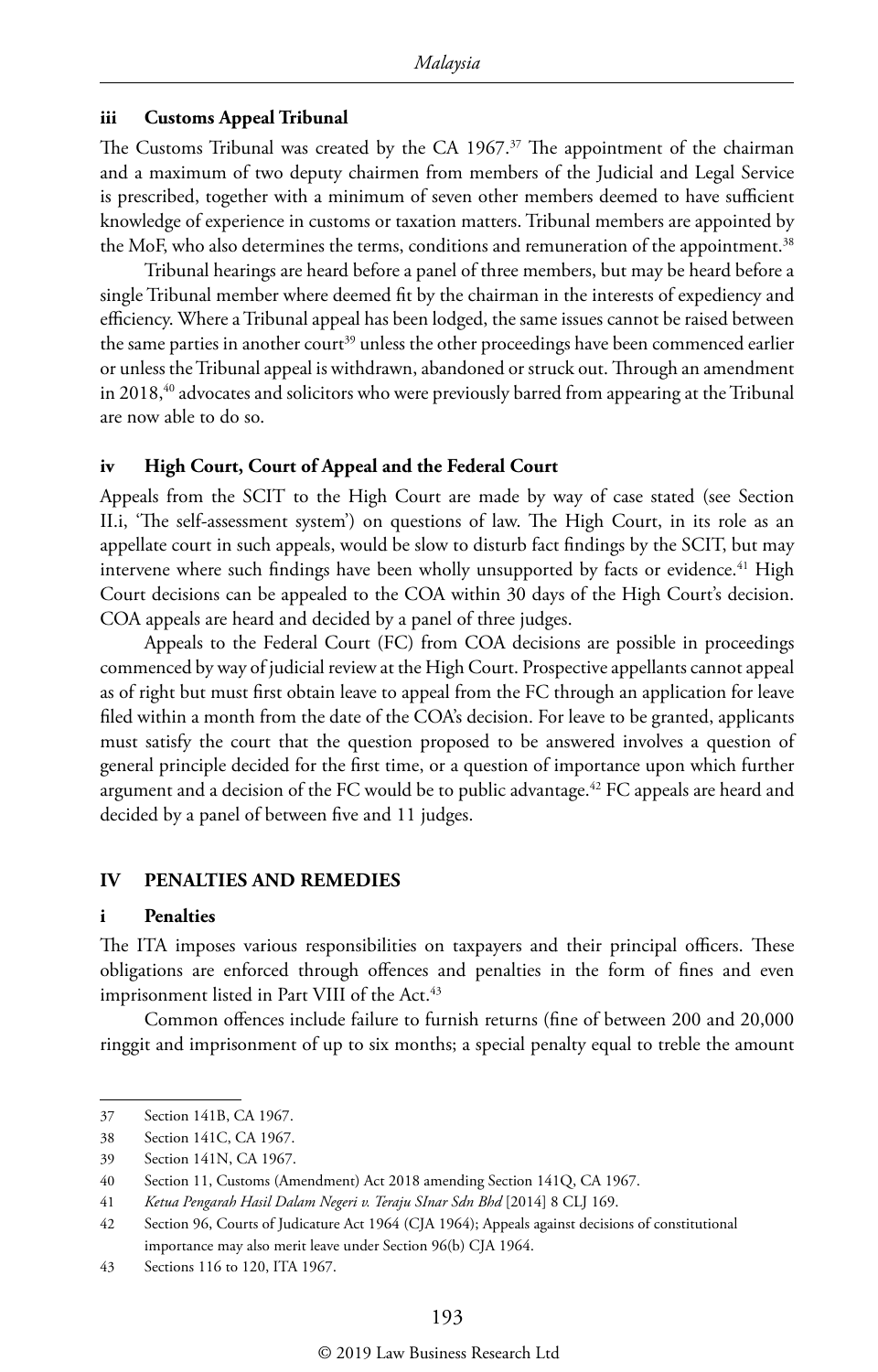of taxes underpaid to which the failure relates can be imposed for failure to furnish returns for two YAs or more) and furnishing of incorrect returns (fine of between 1,000 and 10,000 ringgit and a special penalty of double the amount of taxes underpaid to which the failure relates). Where a taxpayer has not been prosecuted for the furnishing of incorrect returns, a penalty of up to the amount of tax to which such failure relates (100 per cent penalty rate) may still be imposed by the DGIR.

#### **ii Voluntary disclosure programme**

On an *ad hoc* basis, special voluntary disclosure programmes (SPVDs) may be implemented by the IRB under which taxpayers would be encouraged to make voluntary declarations of income through reduced penalty rates.

The current SPVD was announced in the government's 2019 budget speech and the IRB's subsequent media release in November 2018.44 Beginning 3 November 2018 until 30 June 2019, taxpayers who make voluntary SPVD disclosures will be subjected to a lower penalty rate of between 10 and 15 per cent compared to the penalty rate of between 80 and 300 per cent after the SPVD period.45

#### **V TAX CLAIMS**

#### **i Recovering overpaid tax**

A taxpayer who has overpaid in taxes can submit a claim for a refund within five years after the end of the YA to which the claim relates.<sup>46</sup> A taxpayer dissatisfied with the refund amount may appeal to the SCIT within 30 days after being notified of this amount. Where a refund is due, compensation for a late refund may also be obtained in accordance with the formula prescribed by the ITA.47

#### **ii Relief for error or mistake**

Further, a taxpayer who has overpaid in taxes owing to an error or mistake in a return or statement furnished to the IRB may also seek repayment of the amount overpaid through an application for relief to the DGIR in respect of such error or mistake.<sup>48</sup> A taxpayer dissatisfied with the DGIR's decision on the application can bring an appeal within six months upon being informed of the decision by requesting the DGIR to forward the application to the SCIT. Unsatisfactorily, however, the ITA does not prescribe a time limit for the DGIR's decision to be made and applications may occasionally languish under review.

Importantly, Section 131(4) of the ITA states that no relief shall be given if the error or mistake was made on the basis of the 'practice of the DGIR generally prevailing' at the time when the return or statement was made. An issue that arose for determination in *Rapid* 

<sup>44</sup> http://lampiran1.hasil.gov.my/pdf/pdfam/IRBMMediaRelease\_021120182\_ SPECIALVOLUNTARYDISCLOSUREPROGRAMME.pdf.

<sup>45</sup> The reduced SPVD penalty rates are listed in the IRB's Media Release dated 2 November 2018.

<sup>46</sup> Section 111 ITA 1967 (or within five years after the assessment was raised where the overpayment was subsequent to an assessment raised).

<sup>47</sup> Section 111D ITA 1967.

<sup>48</sup> Section 131 ITA 1967.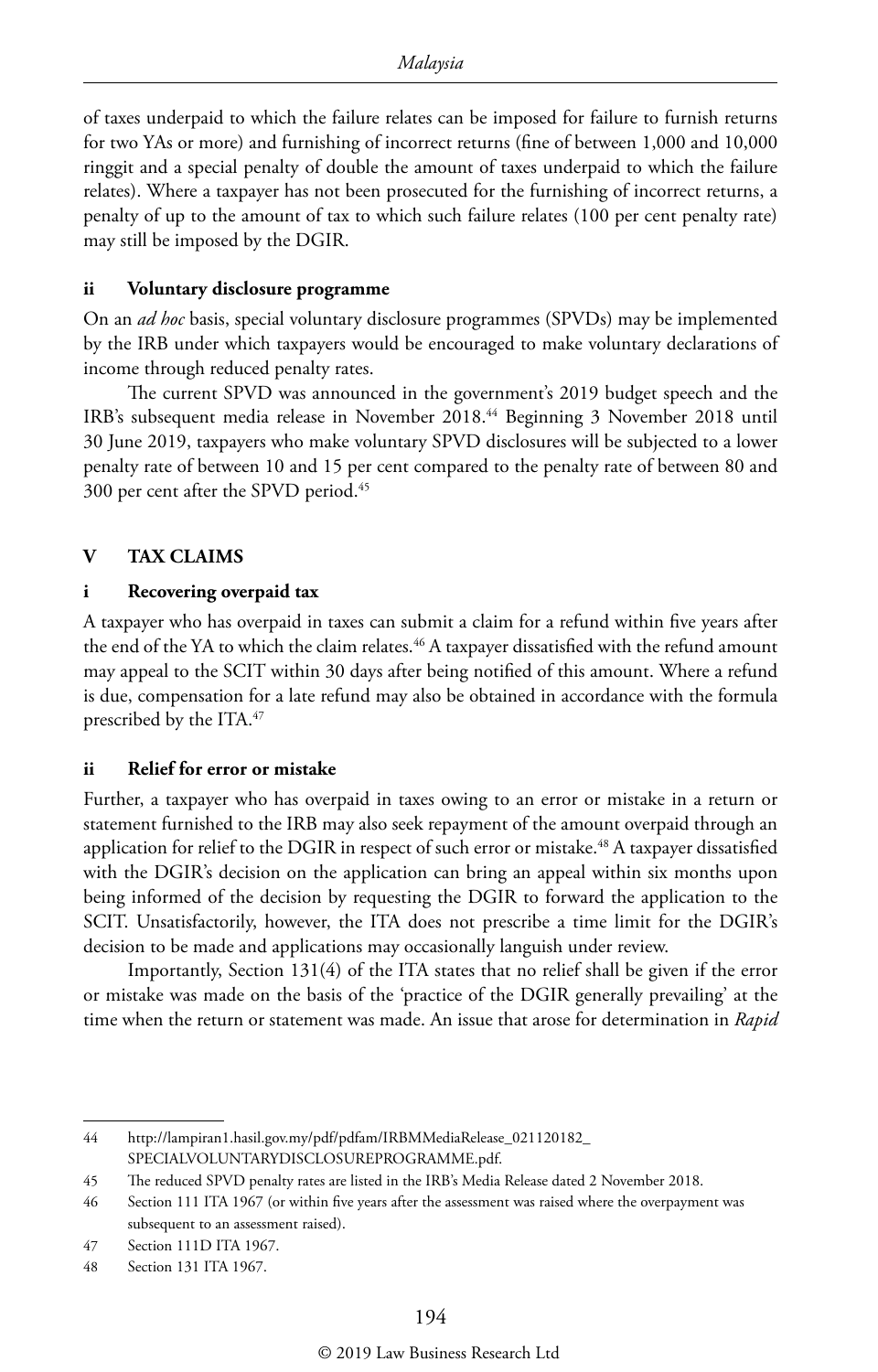*Growth Technology*49 was whether or not a taxpayer who had relied on a public ruling by the DGIR would be precluded from obtaining relief on the basis that the public ruling amounts to a 'practice of the DGIR generally prevailing'.

On the final appeal, the COA held that Section 131(4) ITA cannot prevent a taxpayer from obtaining relief. In doing so, the COA agreed with the taxpayer's arguments that both the ITA<sup>50</sup> itself and the DGIR public rulings have drawn distinctions between public rulings and 'practice of the DGIR generally prevailing'.<sup>51</sup>

#### **iii Challenging administrative decisions**

The availability of judicial review to dispute tax assessments by the IRB has been discussed in Section II.i, 'Disputing assessments'.

Judicial review in some other jurisdictions 'focuses on the process and the scope of the decision rather than the merits of the decision taken'.<sup>52</sup> In Malaysia, it is clear that the courts would scrutinise decisions 'not only for process, but also for substance'.

As discussed, exceptional circumstances would have to be demonstrated for leave to be obtained where the alternative remedy of an SCIT appeal exists. Apart from tax assessments, other administrative decisions in tax may also be amenable to judicial review. For instance, the court has held that the DGIR's decision on a taxpayer's advance ruling application under Section 138B ITA would be amenable to judicial review.53 Further, MoF decisions on tax exemptions under Section 127(3A), or pioneer status under the Promotion of Investment Act 1986 may also be susceptible to challenge by judicial review.

#### **VI COSTS**

Cost awards by the SCIT are strictly regulated by the ITA, which stipulates that no costs order can be made except as expressly provided for.54 The SCIT may only order costs of up to 5,000 ringgit to be paid to it where the appeal is frivolous or vexatious in nature.55 The taxpayer may make representations as to why such an order ought not to be made within 21 days upon service of the deciding order. No provision exists for the recovery of costs by successful taxpayers.

At the High Court, COA and the FC,<sup>56</sup> cost awards are discretionary in nature<sup>57</sup> and would usually follow the event (i.e., costs would usually be awarded to the winning party). In practice, cost awards are often nominal and may not reflect the actual costs incurred by litigants. Where a consent order is to be recorded for settlement, it is common for parties to agree for no order to be made as to costs. Each party would bear their own costs.

<sup>49</sup> *Rapid Growth Technology Sdn Bhd v. Ketua Pengarah Hasil Dalam Negeri* (P-01(A)-234-07/2017).

<sup>50</sup> Section 99(4).

<sup>51</sup> Grounds of judgment have yet to be published by the COA.

<sup>52</sup> https://thelawreviews.co.uk/edition/the-tax-disputes-and-litigation-review-edition-6/1167738/singapore.

<sup>53</sup> *IBM Malaysia Sdn Bhd v. Ketua Pengarah Hasil Dalam Negeri* [2018] 1 LNS 1010.

<sup>54</sup> Paragraph 32, Schedule 5, ITA 1967.

<sup>55</sup> Paragraph 29, Schedule 5 ITA 1967.

<sup>56</sup> For appeals originating from the High Court.

<sup>57</sup> Order 59, Rule 2 ROC 2012.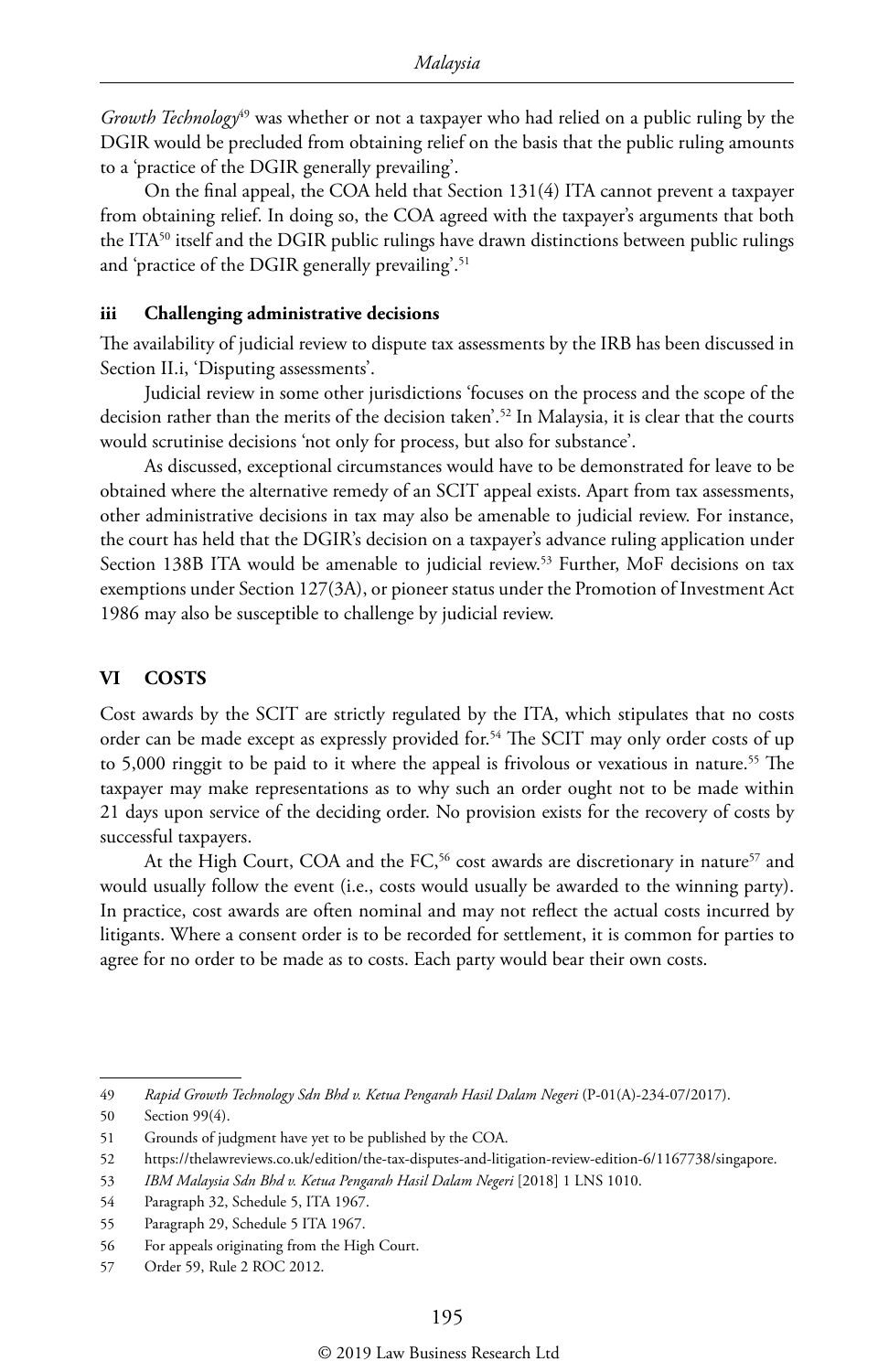#### **VII ALTERNATIVE DISPUTE RESOLUTION**

Other than litigation, the only formal method of resolving tax disputes is through dispute resolution proceedings in the 12-month review period after a notice of appeal (Form Q) is filed, but before the matter is forwarded to the SCIT for registration. Dispute resolution proceedings are conducted by the IRB's Dispute Resolution Department (a separate department from the assessing branch that issued the assessments). In recent times, dispute resolution proceedings do not appear to have been tremendously successful, as reflected in the increasing number of pending SCIT appeals.

Taxpayers desiring certainty may apply for an advance ruling from the IRB on the application of ITA provisions to proposed arrangements to be entered into.58 The DGIR is legally bound by its ruling once a taxpayer has duly relied and acted upon the ruling.<sup>59</sup> The High Court has recently confirmed in *IBM Malaysia*<sup>60</sup> that an advance ruling by the IRB amounts to a decision amenable to judicial review and can be quashed if tainted with illegality.

#### **VIII DOUBLE TAXATION TREATIES**

As of 28 November 2018, Malaysia has entered into double taxation agreements (DTAs) with 74 countries.<sup>61</sup> These DTAs have legal effect under the ITA.<sup>62</sup> The courts have also confirmed that in the event of a conflict between DTA and ITA provisions, the former is to prevail.<sup>63</sup>

In *Alam Maritim*, 64 the FC held that the taxpayer is precluded from relief under the Malaysia–Singapore DTA as the disputed payments fell within Section 4A of the ITA, which has created a special class of income under which the taxpayer's income should be taxed in Malaysia. However, this decision was recently distinguished by the High Court in *Orange Rederiet Aps*. 65 The High Court agreed with the taxpayer that the Malaysia–Denmark DTA had been ratified in Malaysia subsequent to the enactment of Section 4A and must have clearly been intended by Parliament to take precedence.

#### **IX AREAS OF FOCUS**

The implementation of the current SPVD until 30 June 2019 reflects the government's and the IRB's recognition that maximising voluntary self-compliance is vital under a self-assessment system. However, persistently recalcitrant taxpayers can expect the full force of the IRB's wrath through stricter enforcement and penalties after the SPVD period.

<sup>58</sup> Section 138B ITA 1967.

<sup>59</sup> Section 138B(4) ITA 1967.

<sup>60</sup> See footnote 7.

<sup>61</sup> http://www.hasil.gov.my/bt\_goindex.php?bt\_kump=5&bt\_skum=5&bt\_posi=4&bt\_unit=1&bt\_sequ=1.

<sup>62</sup> Section 132 ITA 1967.

<sup>63</sup> *Director General of Inland Revenue v. Euromedical Industries Ltd* [1983] CLJ (Rep) 128; *Damco Logistics Sdn Bhd v. Ketua Pengarah Hasil Dalam Negeri* (2011) MSTC 30-033; *Maersk Malaysia Sdn Bhd v. Ketua Pengarah Hasil Dalam Negeri* (2013) MSTC 10-046.

<sup>64</sup> *Lembaga Hasil Dalam Negeri Malaysia v. Alam Maritim Sdn Bhd* [2014] 3 CLJ 421.

<sup>65</sup> See footnote 5.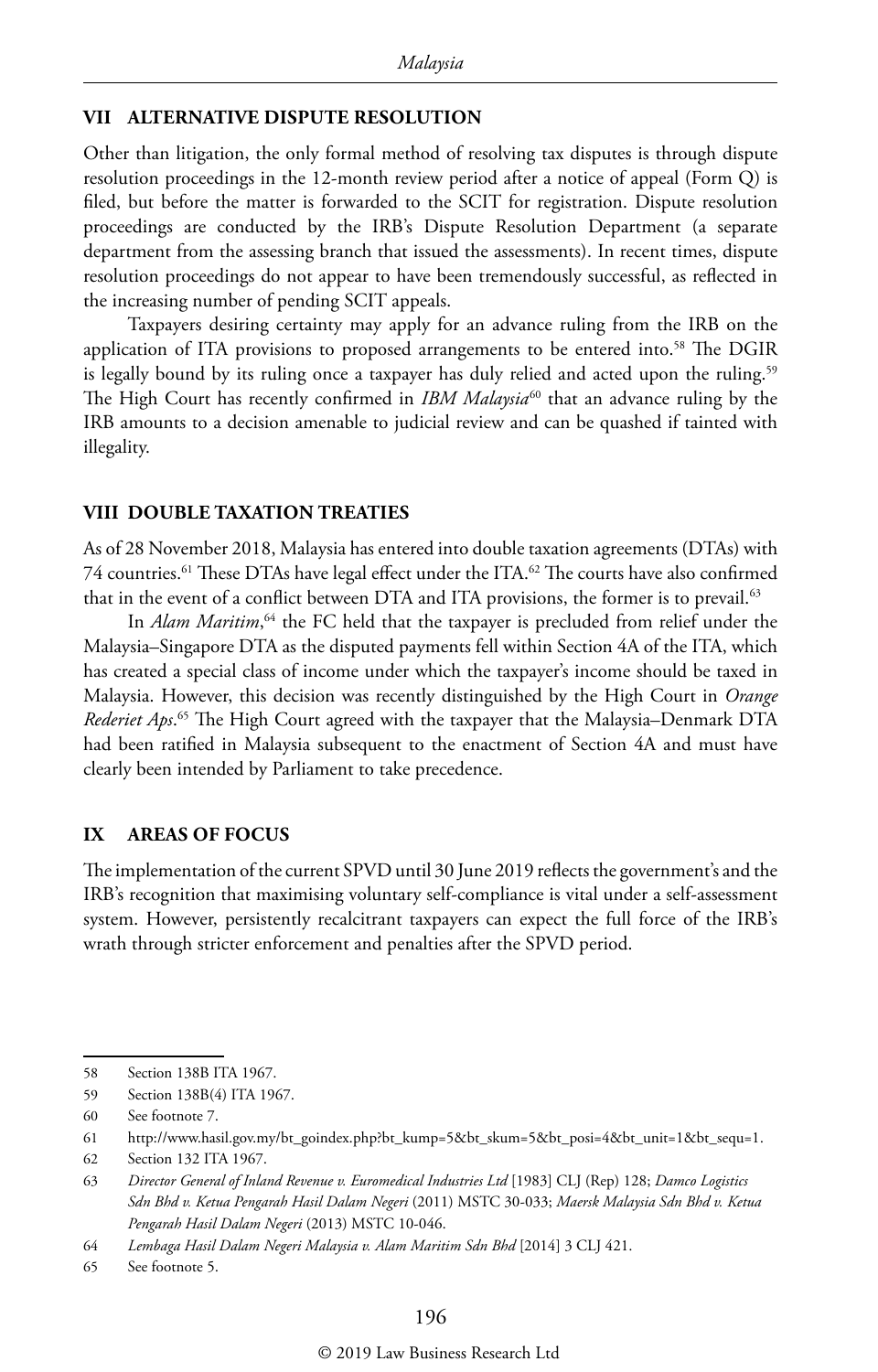In judicial review, it would be interesting to observe whether the IRB would persist with its publicly declared stance of objecting to all judicial review applications at the leave stage,<sup>66</sup> after the Attorney General Chamber's statement on the 'importance of promoting judicial review as a means of developing public law'.<sup>67</sup>

Internationally, Malaysia, as an associate member of the Organisation for Economic Co-operation and Development's Inclusive Framework, has announced its commitment to implement the Base Erosion and Profit Shifting (BEPS) Action Plan.<sup>68</sup> In the coming year, managed service companies especially, which have been identified for evaluation by the Forum on Harmful Tax Practices, will need to ensure that they comply with the minimum standards under the new rules.

#### **X OUTLOOK AND CONCLUSIONS**

Domestically, direct tax disputes are expected to continue to be fiercely litigated especially where the quantum disputed is significant with regard to litigation costs. Institutional and practical reforms to the SCIT are also direly needed as the number of tax appeals continues to increase to ensure that development of Malaysian tax law continues at an expeditious pace. Indirect tax disputes are expected to see less litigation at the Customs Appeal Tribunal at least in the initial stages of the implementation of the new sales and service tax regimes. Internationally, Malaysia's commitment to international tax standards is to be lauded. It would be desirable, however, for policymakers to strike a balance between compliance with such standards and ensuring that the country remains an attractive destination for foreign investment.

Moving forward, taxpayers must continue to identify and manage their tax risks and potential tax exposures and should take advantage of the ongoing SPVD where suitable. In encounters with the IRB, obtaining legal advice at the earliest opportunity is also strongly advised to ensure that the taxpayer's interests are best protected as it is inevitable that such interests will not be in alignment with the IRB's own objectives.

<sup>66</sup> https://www.thesundaily.my/archive/inland-revenue-board-well-object-all-applications-judicialreview-AUARCH541171.

<sup>67</sup> http://www.agc.gov.my/agcportal/uploads/files/Publications/Press/2018/Kenyataan%20Media%20 berhubung%20Semakan%20Kehakiman%20(BI).pdf.

<sup>68</sup> http://www.treasury.gov.my/index.php/en/tax/malaysia-s-commitment-in-international-tax-standard.html.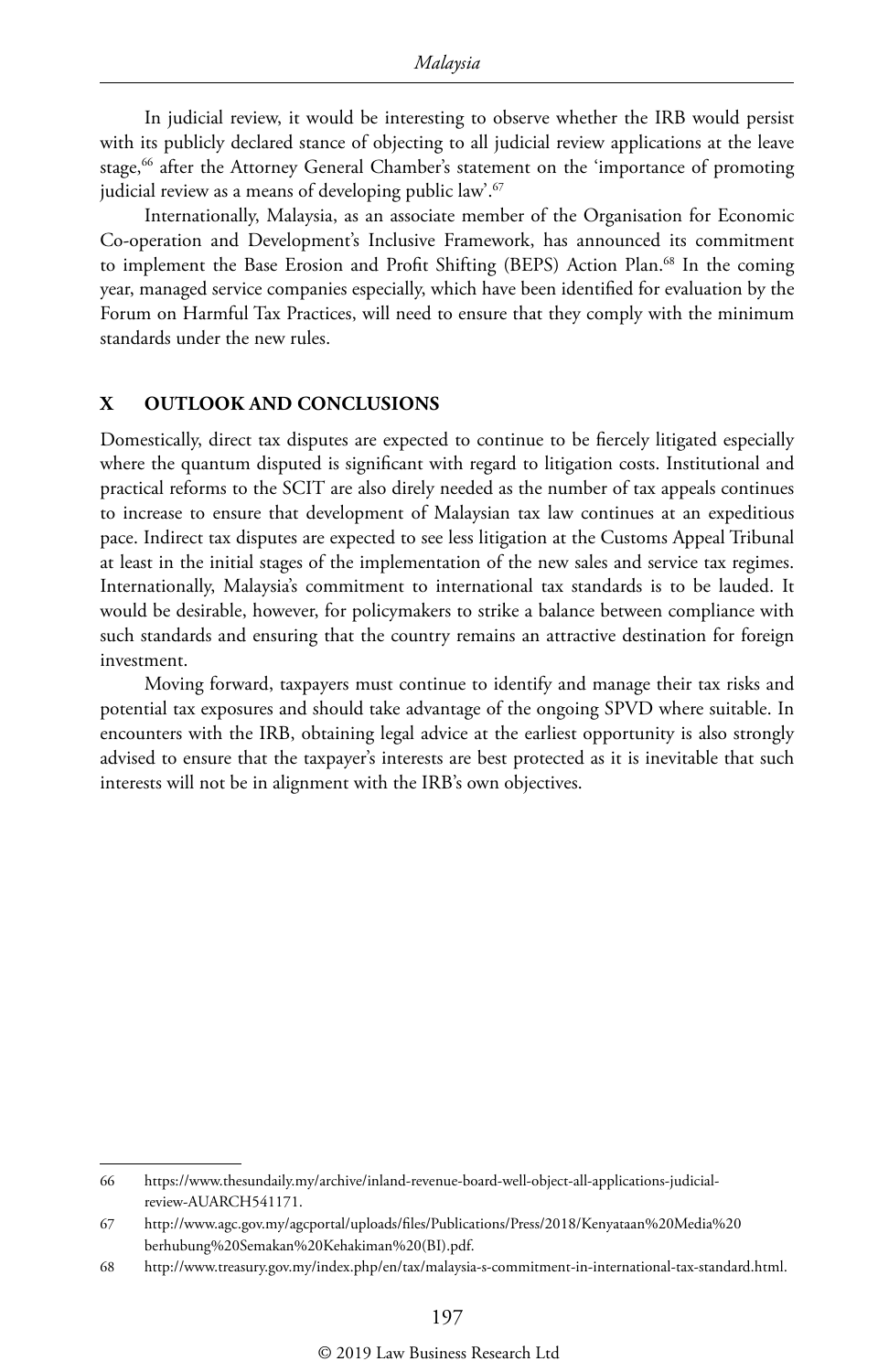# ABOUT THE AUTHORS

#### **D P NABAN**

#### *Lee Hishammuddin Allen & Gledhill*

D P Naban is a senior partner of the firm. He heads the firm's tax, sales and service tax and customs practice and deals with all aspects of tax law including income tax, sales and services tax, stamp duty, customs duty, and anti-dumping duty. He is a member of the Chartered Tax Institute of Malaysia. Mr Naban has co-authored a number of publications on tax, namely *Malaysia Singapore Tax Cases Digest* (CCH), *CCH GST Case Summaries*, *The Law of Goods and Services Tax in Malaysia* (CCH), and *Halsbury's Laws of Malaysia (Revenue Law)*  (LexisNexis). He is a highly acclaimed lawyer as ranked by *Chambers Asia* and *The Legal 500*, and is empanelled as an Arbitrator with the Asian International Arbitration Centre and the Bangalore International Mediation, Arbitration and Conciliation Centre.

#### **S SARAVANA KUMAR**

#### *Lee Hishammuddin Allen & Gledhill*

S Saravana Kumar is a partner with the firm's tax, SST and customs practice and regularly represents taxpayers on various direct and indirect tax disputes. An adjunct professor with Universiti Tenaga Nasional (UNITEN), he also chairs the Taxation Section of LAWASIA. Saravana is ranked as one of Asia's leading lawyers in *The Legal 500* and *Chambers Asia*, and was recently named one of the 40 top lawyers under 40 years old in Asia by *Asian Legal Business*. His publications include *Singapore Tax Cases Digest* (CCH), *CCH GST Case Summaries*, *The Law of Goods and Services Tax in Malaysia* (CCH), *Halsbury's Laws of Malaysia (Revenue Law)* (LexisNexis), and *Hishamudin Yunus: Celebrating Judicial Independence*, which he also edited.

#### **CHRIS TOH PEI ROO**

#### *Lee Hishammuddin Allen & Gledhill*

Associate Chris Toh Pei Roo's practice consists primarily of income tax disputes. Chris read law at the University of Leeds, holds the St Philips Chambers Prize for Commercial Dispute Resolution for his performance on the BPTC and completed his LLM in international commercial law from University College London.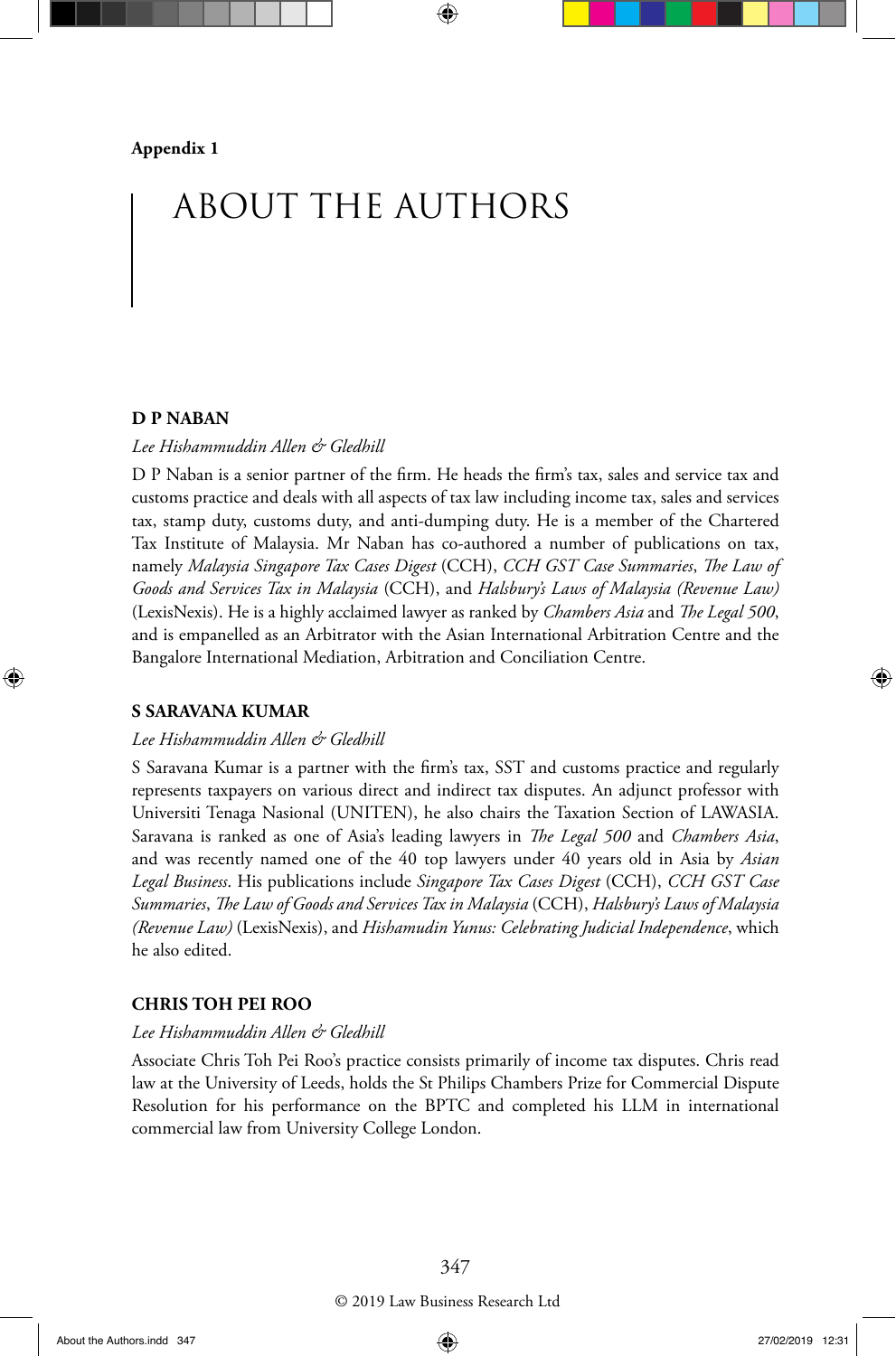#### **LEE HISHAMMUDDIN ALLEN & GLEDHILL**

Level 6, Menara 1 Dutamas Solaris Dutamas, No. 1 Jalan Dutamas 1 50480 Kuala Lumpur Malaysia Tel: +603 6208 5888 Fax: +603 6201 0122 dpn@lh-ag.com sks@lh-ag.com tpr@lh-ag.com www.lh-ag.com